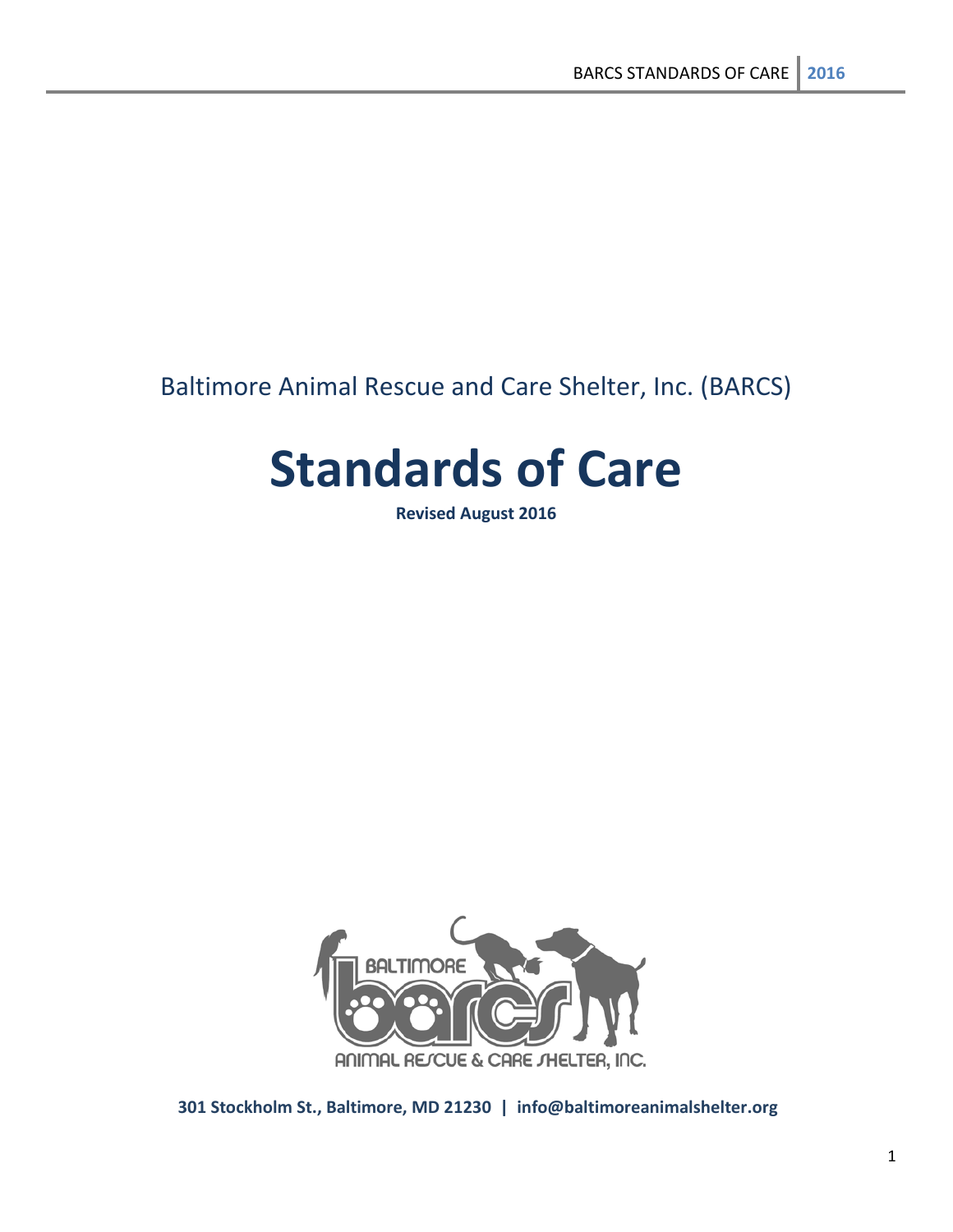# **Table of Contents**

| Τ.  |  |
|-----|--|
| II. |  |
|     |  |
|     |  |
|     |  |
|     |  |
|     |  |
|     |  |
|     |  |
|     |  |
|     |  |
|     |  |
|     |  |
|     |  |
|     |  |
|     |  |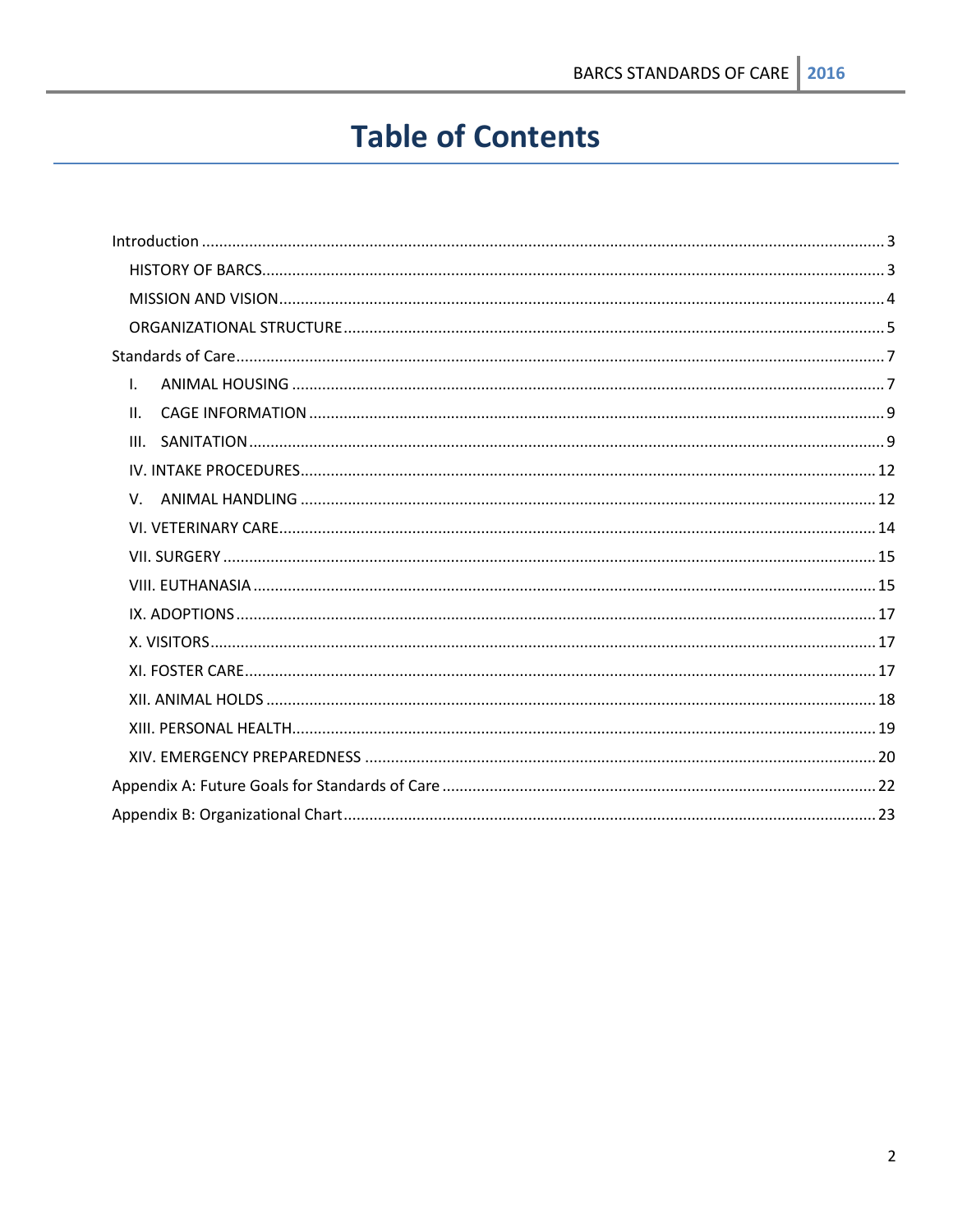# **Introduction**

<span id="page-2-0"></span>Baltimore Animal Rescue and Care Shelter, Inc. (BARCS) is a nonprofit organization that serves the animals and citizens of Baltimore. As such, BARCS is committed to providing all animals at its shelter with the best care and welfare possible given available resources. This *Standards of Care Document* provides both current practices as well as future goals. It is intended to be read in its entirety so that information is not taken out of context and misunderstood.

This document was created by a committee of BARCS volunteers, staff, and board members. Committee members were selected based upon their expertise, ability to provide thoughtful debate, and willingness to contribute an extraordinary amount of time reviewing documents, performing research, writing, and participating in many meetings.

This document will be reviewed and updated periodically by the BARCS Board Program Committee. All recommended changes will be submitted to the board of directors for review and approval. BARCS staff and volunteers are expected to review the Standards of Care on an annual basis.

The Standards of Care establishes only the standards and does not provide detail on how BARCS works. That information is defined in BARCS Standard Operating Procedures.

BARCS strives to meet or exceed the standards outlined in this document whenever possible. Appendix A includes goals for future improvements.

# <span id="page-2-1"></span>**HISTORY OF BARCS**

Prior to becoming the independent nonprofit BARCS in 2005, the animal shelter was known as the Baltimore City Municipal Animal Shelter. Then and now, the shelter served over 655,000 residents and 350,000 companion animals. Like many city agencies, the animal shelter had to compete with other agencies for the limited funding and resources available through the Baltimore city government. This meant that the animal shelter was often placed as a last priority and as a result, it was woefully underfunded and understaffed. This translated into poor husbandry practices, poor customer service, a poorly maintained building, and astonishingly low adoption rates.

In response to the need to improve the shelter and make the conditions more humane, Baltimore City committed to dividing the shelter into two separate organizations: The Bureau of Animal Control and Baltimore Animal Rescue and Care Shelter, Inc. (BARCS). The Bureau of Animal Control remained a public city agency responsible for responding to all animal issues outside of the shelter. The Bureau's responsibilities include bringing strays to the animal shelter, impounding vicious animals, investigating rabid animal reports, handling enforcement of animal laws, and responding to animal cruelty complaints.

The new organization, BARCS, was officially formed and recognized as a 501(c)(3) nonprofit organization in 2005 and was tasked with the operation of the shelter itself. The board of directors consisted of a small group of community members and government officials. The Board hired an acting executive director to begin the shelter's transformation. In 2006, BARCS became the responsible organization for overseeing all shelter operations and programs. In 2007, all shelter staff became BARCS employees and the shelter increased its hours of operations. New employees were hired, husbandry practices were improved, life-saving programs and services were created, and facility improvements were made. BARCS significantly increased the number of animals saved from 240 dogs and cats in 2005 (under Animal Control), to over 8,000 in 2015. From 2006 through 2015, BARCS has saved over 72,000 dogs and cats.

Today, BARCS is an open admission shelter that serves the citizens and animals of Baltimore City. It is the largest companion animal shelter in Maryland, taking in over 11,000 dogs and cats and approximately 1,000 exotic species,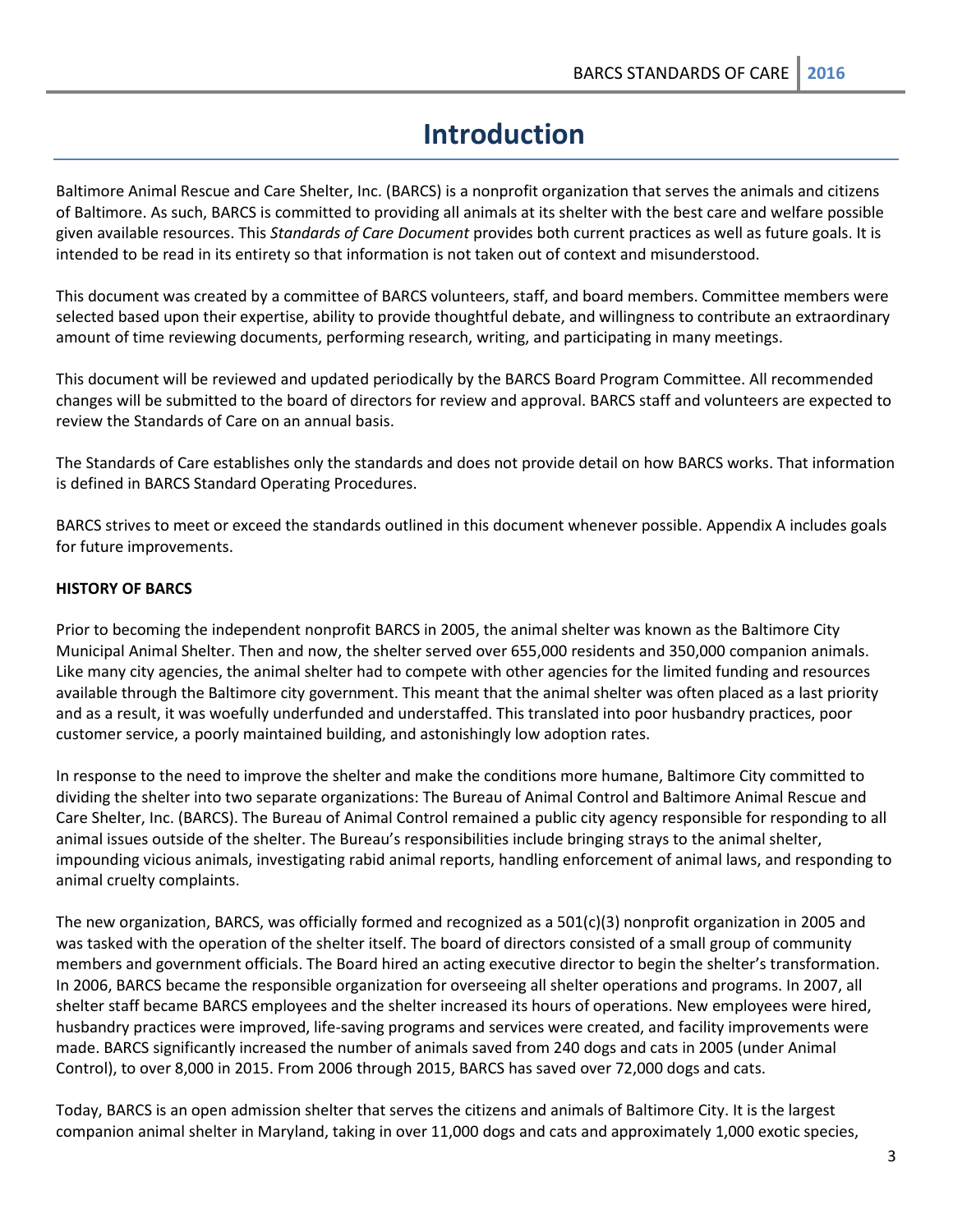wildlife, and small mammals each year. The animals that BARCS cares for are typically lost, abandoned, abused, neglected, or surrendered by their owners. The shelter's services include providing housing and care to homeless animals, public education and outreach, tracking lost and found pets, providing resources to help keep pets in their homes, offering low-cost vaccinations and microchips, and providing low cost or free spay/neuter surgery for owned pets and community cats. BARCS also provides families the opportunity to adopt a companion animal that is spayed/neutered, vaccinated, and in need of a permanent loving home.

Each year BARCS makes progress toward its vision that no healthy or treatable animals be euthanized in Baltimore City. BARCS' compassionate employees and dedicated volunteers operate a foster program to care for sick, injured, and underage animals, and to help with space constraints; a rescue network to transfer animals to other organizations; a volunteer program to assist in all areas of the shelter; and an offsite adoption program to make adoptable animals accessible to the public. The shelter's medical team and animal care staff provides care and enrichment to the animals.

In 2006, the "Franky Fund" was created to provide treatment to the dozens of emergency medical cases BARCS receives each week. In 2008, BARCS built an onsite surgical clinic where spays/neuters and other surgeries are performed. In 2014, the "Medical Care Fund" was created in order to provide daily medical care to all the shelters animals for things like spay and neuter surgeries, antibiotics, vaccinations, test kits for a various diseases, and preventative medication for issues like fleas or worms. Both of these Funds generate resources to provide preventative care and to treat thousands of sick and injured homeless animals that enter BARCS' doors each year.

BARCS has established, and continues to seek, partnerships with local and national animal organizations in an effort to work on animal welfare issues. BARCS is also founding members of the Baltimore Animal Welfare Alliance (BAWA) and the Anti-Animal Abuse Commission in Baltimore. BARCS has partnered with many organizations such as Best Friends Animal Society, PetSmart Charities, and the Petco Foundation to increase focus on pit bull advocacy, spay/neuter, adoption, pet retention, and other life-saving programs.

# <span id="page-3-0"></span>**MISSION AND VISION**

The mission of BARCS, a nonprofit shelter, is to accept and care for all animals in need and promote responsible pet ownership for a more humane community in Baltimore City.

BARCS' vision is to become a model open-admission animal shelter and a valued resource for the people and animals of Baltimore. BARCS envisions a shelter where all healthy and treatable animals find new homes, where they are housed in a low-stress, comfortable environment, where spay/neuter surgeries are offered at low cost to the Baltimore community, where residents can turn in times of personal crisis for help with their pets, where citizens are educated on the proper care of animals, and where abused and neglected animals can receive the love and care they need to recover.

Working in close partnership with the City, other rescue organizations and shelters, local veterinarians, and the citizens of Baltimore and beyond, BARCS is confident that it can and will achieve its goals.

BARCS is also committed to providing the best welfare to animals possible and is also committed to the Five Freedoms:

- 1. Freedom from Hunger and Thirst by constant access to fresh water and a diet to maintain full health and vigor.
- 2. Freedom from Discomfort by providing an appropriate environment including shelter and a comfortable resting area.
- 3. Freedom from Pain, Injury or Disease by prevention or rapid diagnosis and treatment.
- 4. Freedom to Express Normal Behavior by providing sufficient space, proper facilities and companionship.
- 5. Freedom from Fear and Distress by ensuring conditions and treatment that avoid mental suffering.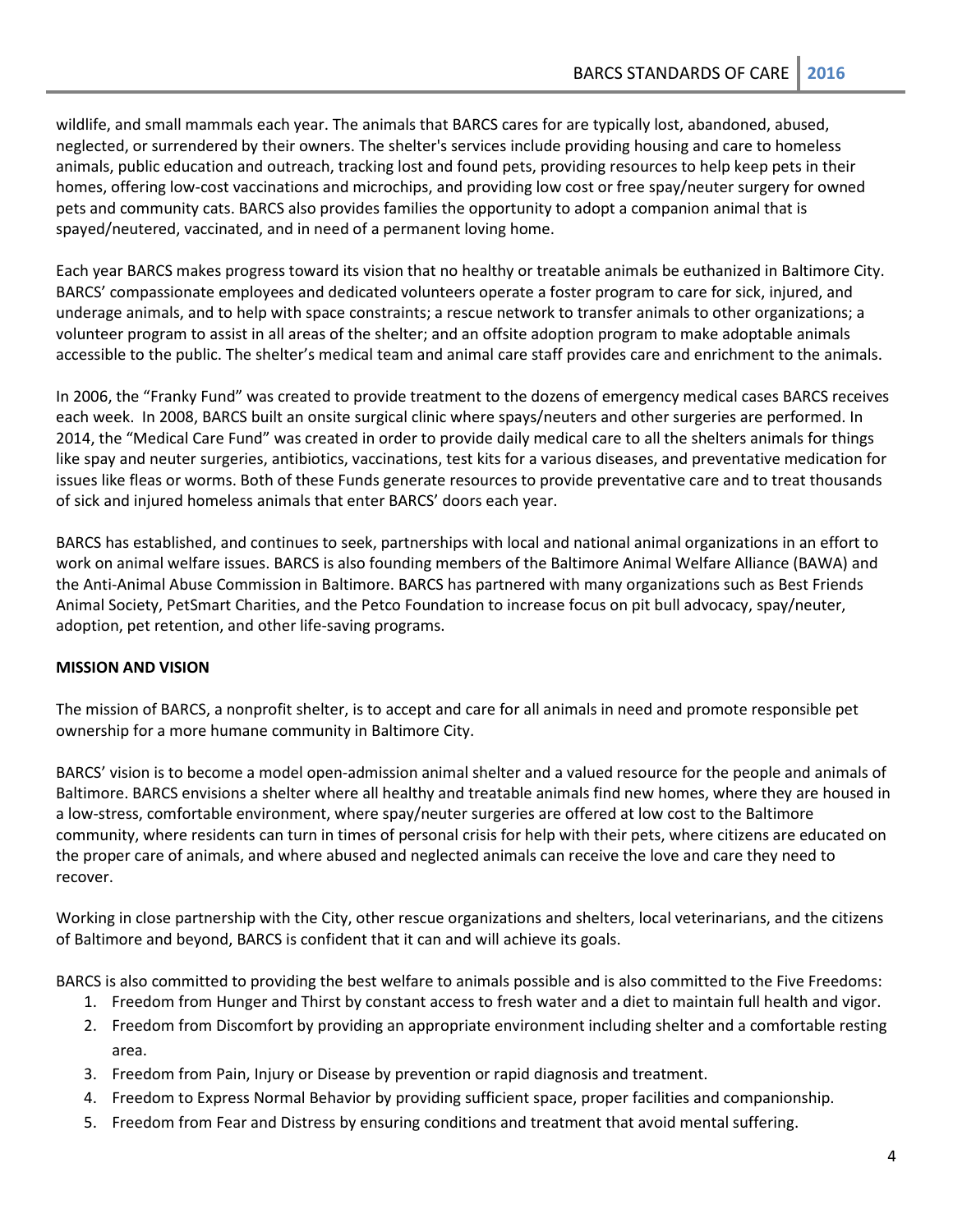# <span id="page-4-0"></span>**ORGANIZATIONAL STRUCTURE**

BARCS is run by an Executive Director under the direction of the Board of Directors. The Board of Directors consists of individuals who are committed to the mission of the organization and play a crucial role in the governance of the organization. The Board of Directors is responsible for working with the Executive Director to determine the mission for the organization and monitor the organization's management, financial, and programmatic performance. The Executive Director is responsible for the day-to-day operations of the shelter. All staff and volunteers report to the Executive Director via the Director of Operations and their respective Managers.

BARCS employs talented professionals who conduct the day to day operations of the shelter. (See Appendix B for organizational chart.) Staff positions range from the animal care staff focusing on the needs of the animals to the customer service representatives working directly with the public. BARCS' present staffing is as follows:

#### Management Team:

The Executive Director is the chief executive officer of BARCS and the chief spokesperson for BARCS. The Executive Director is responsible for the overall management of BARCS and is the liaison to Baltimore City. In addition the Executive Director is responsible for resource and program development, external relations (including public representation of BARCS), government relations, and development of new ideas and programs. The Director of Operations, Director of Communications, Veterinary Medical Director, and the Development Director work together with the Executive Director to carry out the programs.

Medical Staff: The Medical staff provides preventative care, surgery, and medical treatment to every animal that enters the shelter. All medical protocols used at BARCS are developed and/or approved by the Veterinary Medical Director; these include, but are not limited to: intake procedures, selection of medications and biologics, euthanasia technique, special diets and feeding, health assessments, and the use of cleaning compounds. Additionally, the Veterinary Medical Director is responsible for placing an animal, room, or shelter under quarantine and deciding when that quarantine is lifted.

Animal Care Staff: The Animal Care staff provides care and enrichment for the animals at BARCS. Their duties include, but are not limited to: providing food and water to the animals, providing clean housing and enrichment, doing laundry, and general cleaning of kennel areas. They also show animals to potential adopters and assist owners with finding their lost companions. The Community Cat Program Team also traps outdoor cats for spay/neuter and vaccinations and works toward a live-outcome for our less social cats through trap/neuter/return, working cat program, and the barn program.

Program Staff: The Program staff works directly with shelter visitors and guests at our offsite animal adoption locations and adoption events. Their responsibilities include assisting guests in the adoption process, educating guests, and teaching responsible pet ownership. Program staff also manages the foster program, provide behavior assistance and alternative placement, and coordinate the transfer of animals to rescue partners.

Customer Service Staff: Customer Service representatives are responsible for the administrative work of the shelter and they work directly with the customers. Their responsibilities include, but are not limited: to working with customers who are potential adopters, claiming lost pets, redeeming impounded animals, and purchasing pet licenses. They also provide resources for pet retention to help keep pets with their families. Additionally, they answer phone and email inquiries from the public and handle all data entry and customer transactions.

Development Staff: The Development staff conducts all fundraising activities to ensure the future growth of the organization. Their duties include, but are not limited: to developing and executing annual fundraising plans,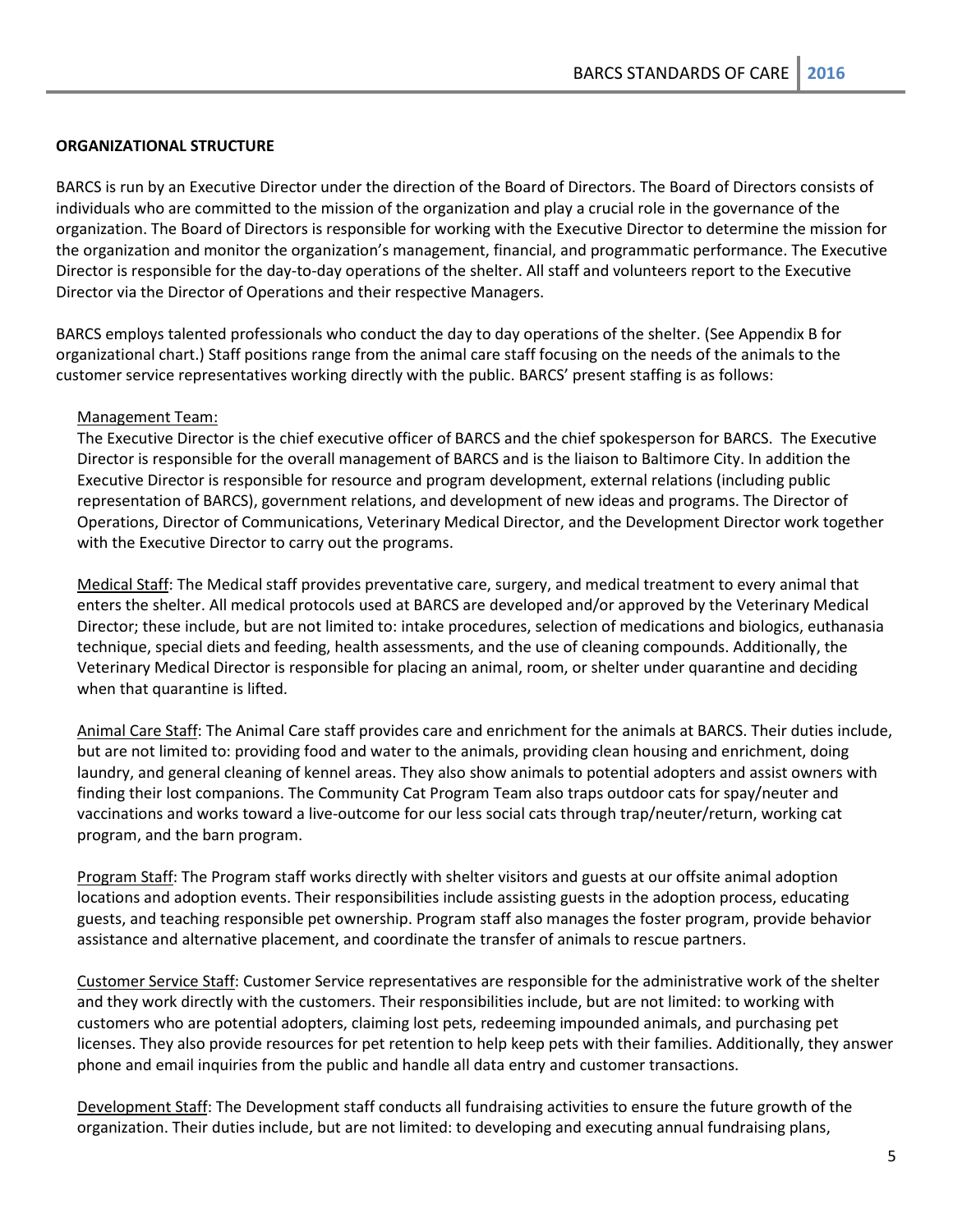exploring alternative funding sources, writing grants, managing events, and cultivating and nurturing relationships with corporate sponsors, foundations, and individual donors.

Volunteer Staff: BARCS depends on the support of volunteers every day. The volunteers assist in the daily operations of the shelter and their duties include, but are not limited to: walking dogs, socializing cats, cleaning kennels, assisting in surgery, interacting with customers, introducing animals to potential adopters, working our low cost public vaccinating and microchip clinic, and working at community events to raise funds and awareness for BARCS.

A manager leads each of these departments. All of the managers together compose BARCS' managerial staff who report directly to the Director of Operations and the Executive Director.

An organizational chart is included as Appendix B.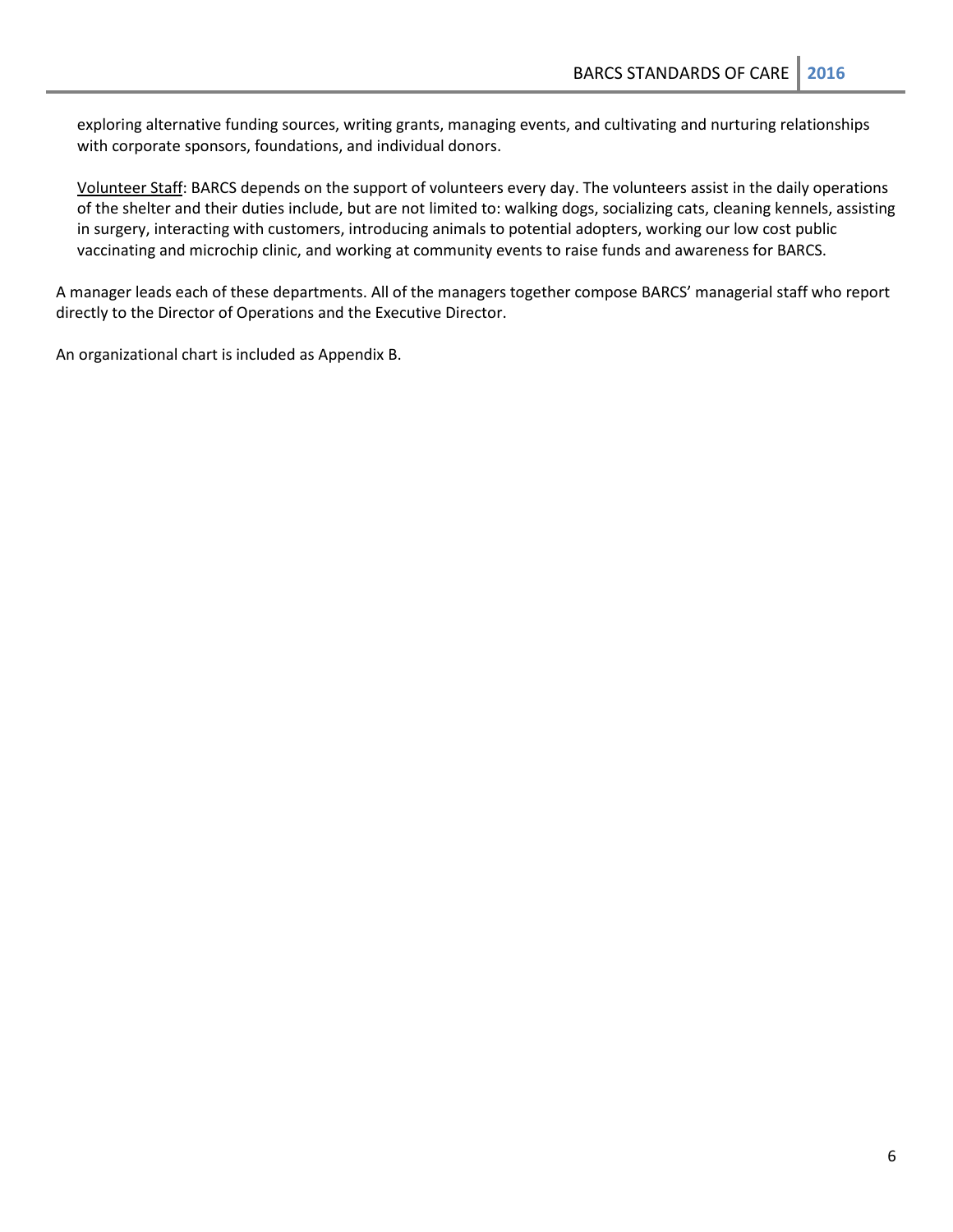# **Standards of Care**

# <span id="page-6-1"></span><span id="page-6-0"></span>**I. ANIMAL HOUSING**

#### **A. DOGS AND CATS**

## **1. Cage Size, Design and Materials**

Cage Size – Primary enclosures must provide sufficient space to allow each animal, regardless of size, to make normal postural adjustments (e.g., turn freely and easily stand, sit, stretch, move their head, without touching the top of the enclosure; lie in a resting position with limbs extended; be able to get away from defecation, and move about and assume a comfortable posture for feeding, drinking, urinating and defecating). Food, water bowls and litter boxes (for cats) should not impede the animal's ability to stretch out. Dogs should be able to hold their tails erect when in a normal standing position.

Design – The primary enclosures must be structurally sound and maintained in safe, working condition to properly confine animals, prevent injury, keep other animals out, and enable the animals to remain dry and clean. There must not be any sharp edges, gaps, or other defects that could cause injury or trap a limb or other body part. Secure latches or other closing devices must be present. For cats, vertical as well as horizontal dimensions are important, as cats show a preference for spending time on raised surfaces and high structures rather than on the floor. Therefore, perches, dens, or a shelf are available in all cat cages.

Materials – Only non-porous surfaces that can be easily disinfected and that are durable enough to withstand repeated cleaning are used in all animal areas.

In certain situations, the above requirements are not practical or appropriate. These situations include:

- transport;
- decreased space required for medical reasons as determined by a BARCS veterinarian;
- temporary pre/post-surgical confinement (24-48 hours total); and
- intake processing;
- large intake of animals at one time due to impoundment from Animal Control, public emergency/disaster, etc

# **2. Ventilation and Air Quality**

The standard acceptable level of air exchange 10-20 room air exchanges per hour with fresh air. To ensure proper function, air handler maintenance is performed in the spring and fall of each year and air filters are changed at least twice a month.

#### **3. Temperature and Humidity**

Temperatures are maintained between 60 and 80 degrees Fahrenheit. Relative humidity ranges from 30% to 70%.

Adjustments in temperature and humidity due to individual breed, hair coat, medical condition, and age are made as needed. This is typically accomplished by relocating the animal, adjusting the thermostat, and providing fans or warmer bedding materials.

#### **4. Drainage**

Drains function properly to readily remove waste and water from dog kennels and from all other rooms of the shelter.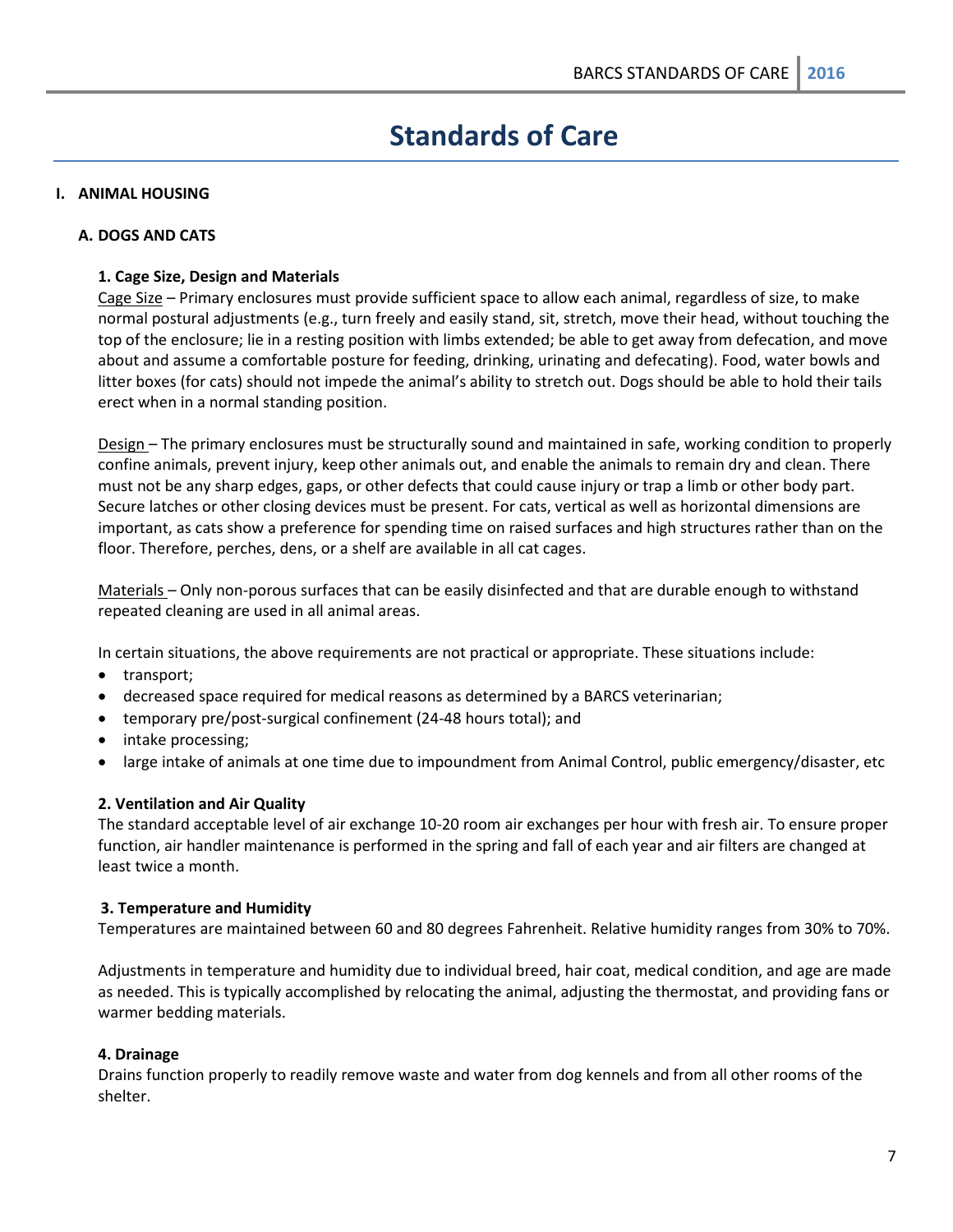# **5. Lighting**

Facilities should be designed to offer as much natural light as possible, but when artificial light is the only source it should approximate natural light in composition, duration, and intensity. Periods of darkness are equally important and should mimic as closely as possible the natural pattern of sleep. Lighting is provided in each animal room during the day and turned off at the end of the day to mimic natural light cycles.

# **6. Noise Control**

Loud and sudden noises can cause stress to shelter animals and staff. The following steps to help reduce noise and are taken wherever possible:

- Housing dogs and cats in separate areas, ideally with no ability for either species to hear one another.
- Adjusting the public address system in each animal room to the lowest decibel level practical.
- Educating the staff and public about the need to speak softly around the animals.
- Reducing dog barking by providing enrichment for the dogs.
- Maintaining all mechanical equipment in good working order to reduce noise and vibration.

## **7. Emergency Equipment**

An up-to-date list of necessary safety and emergency equipment is maintained by the Animal Care Manager at all times. The Animal Care Manager is responsible for ensuring that the appropriate equipment is available, maintained in good working order, and stored in the proper location when not in use. The Animal Care Manager is also responsible for ensuring that all necessary staff and volunteers are properly trained to handle and use the equipment. Emergency drills are conducted on a regular basis and a record is made and stored that describes the event, the outcome of the drill, and any resulting actions that are needed.

#### **8. Standard Enclosure Items**

The following standard enclosure Items are in every cage unless specified otherwise by a staff veterinarian:

- Appropriately sized clean water and food bowls;
- Clean bedding;
- Elevated resting place;
- Assigned carriers for cats (stored in, above or near each cage); and
- Appropriately sized and clean litter boxes for cats.

#### **9. Feeding and Watering**

Dogs and cats are fed two times daily with dry food according to age and weight. Kittens under 12 weeks of age are given constant access to dry food. Canned food is provided to puppies (10 weeks and younger), two times daily for felines, nursing mothers, and other dogs as directed by a staff veterinarian. Feeding schedules and special diets are prescribed by the staff veterinarian as needed. Clean water is available at all times unless directed otherwise by a staff veterinarian.

# **10. Enrichment**

Enrichment items are defined as items or actions that stimulate normal behavior and reduce stress and boredom.

Enrichment items are provided to all animals unless otherwise prescribed by a staff veterinarian. All new enrichment items must be approved by the Veterinary Medical Director. Once approved, the item can be used, as needed, by Animal Care staff.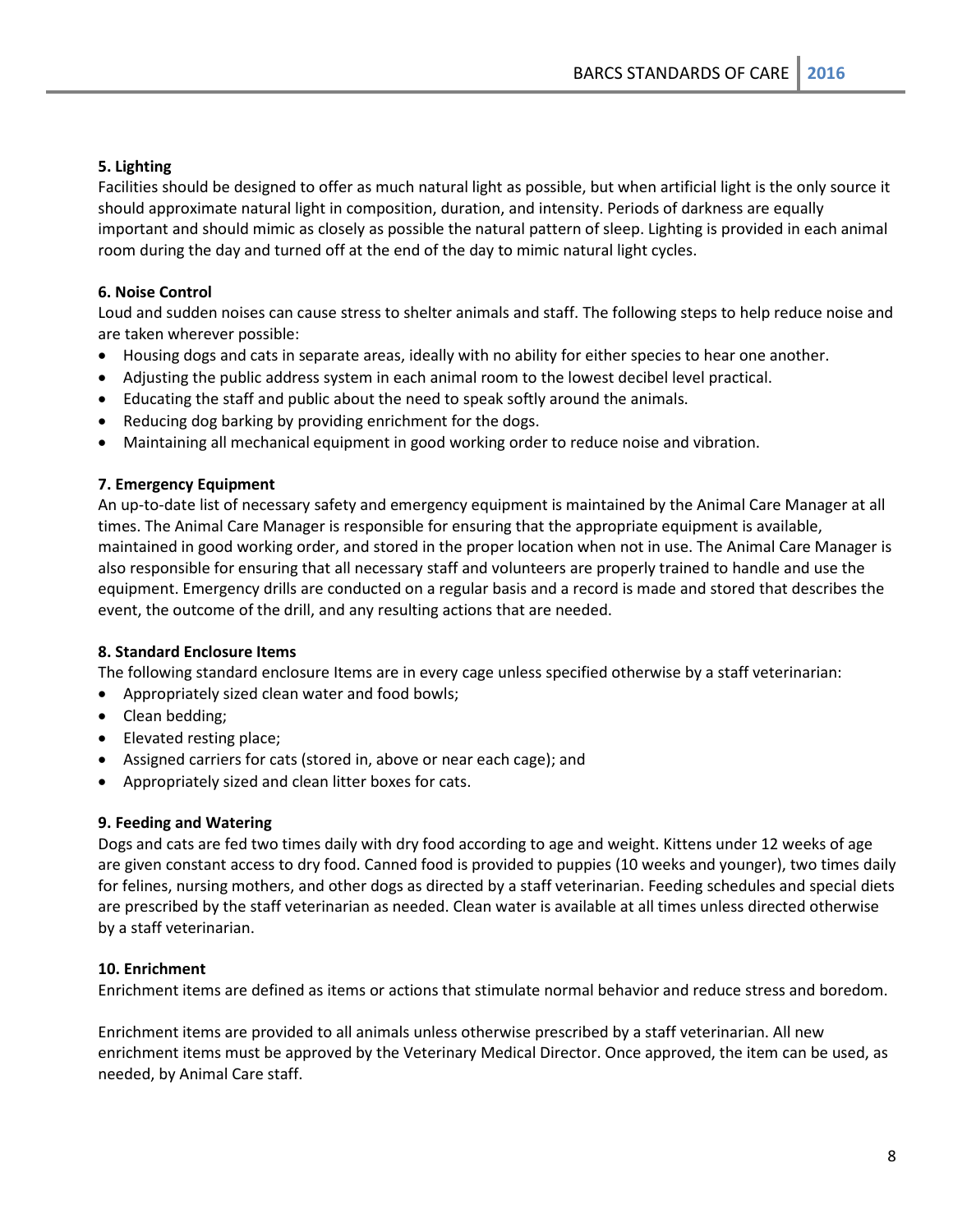Play Groups for the dogs in the shelter are used as part of a comprehensive enrichment program to provide an outlet for energy and promote positive social interactions. The purpose of this program is to allow dogs to express normal social behavior and for staff to observe the dogs' interactions. There are many benefits of play groups, including reduction in stress, barrier reactivity and on-leash reactivity. Playgroups also improve adoptions and our rescue partners accepting animals into their programs. Play Groups are overseen by the Enrichment Coordinator and guidelines for playgroups follow Aimee Sadler's "Success through Socialization" program.

Dogs selected to participate in play groups must be at least 5 months old, not on medications for upper respiratory infection, and screened prior to entering the yard for signs of aggression. Dogs are admitted at the discretion of the Play Group leader based on their knowledge of the dog's behavior and comfort level.

# **B. EXOTICS**

Animals brought to BARCS that are not dogs or cats are hereafter referred to as exotics. This category includes, but is not limited to, birds, gerbils, hamsters, ferrets, rabbits, lizards, snakes, opossums, turtles, raccoons, squirrels, and fish.

In most cases, exotics are housed in the facility for less than 72 hours. A staff veterinarian or the Veterinary Technician Manager will determine all aspects of care for exotics, including cage size, temperature, humidity, feeding, and other care decisions. The Program Manager maintains a contact list of experts for exotics.

# <span id="page-8-0"></span>**II. CAGE INFORMATION**

Every cage contains a cage card detailing basic information about each animal occupying the cage, including name, identification number, breed, age, gender, spay/neuter status, date of intake, reason for intake, physical description, and cage number.

Every dog cage also contains a behavior and feeding chart that is used to monitor the animal on a daily basis, as well as enrichment charts used to track the enrichment the animal receives throughout a given day. For cats, these charts are kept in a binder in their respective cat room.

Additional cage signs may be used to provide essential information regarding medical condition, behavioral concerns, handling notifications, or the animal's status, including availability for adoption, pending investigations, and any quarantine information. The information on these signs supersedes any other cage cards.

#### <span id="page-8-1"></span>**III. SANITATION**

This document uses the word "sanitation" to mean a combination of cleaning and disinfection. BARCS maintains sanitary conditions to prevent the transfer of disease, which could result in an outbreak that could potentially lead to the closure of a portion or all of the facility. Proper sanitation is the foundation of every preventative medicine program.

# **A. DEFINITIONS**

**1. Cleaning -** The act of physically removing organic matter (feces, urine, food particles, etc). An area that has been cleaned should look physically and visibly free from debris. However, harmful pathogens may still be present after cleaning.

- **2. Disinfection -** The process of killing pathogens in a given area.
- **3. Sterilization -** The killing of all microbes; this is what is done for surgical instruments.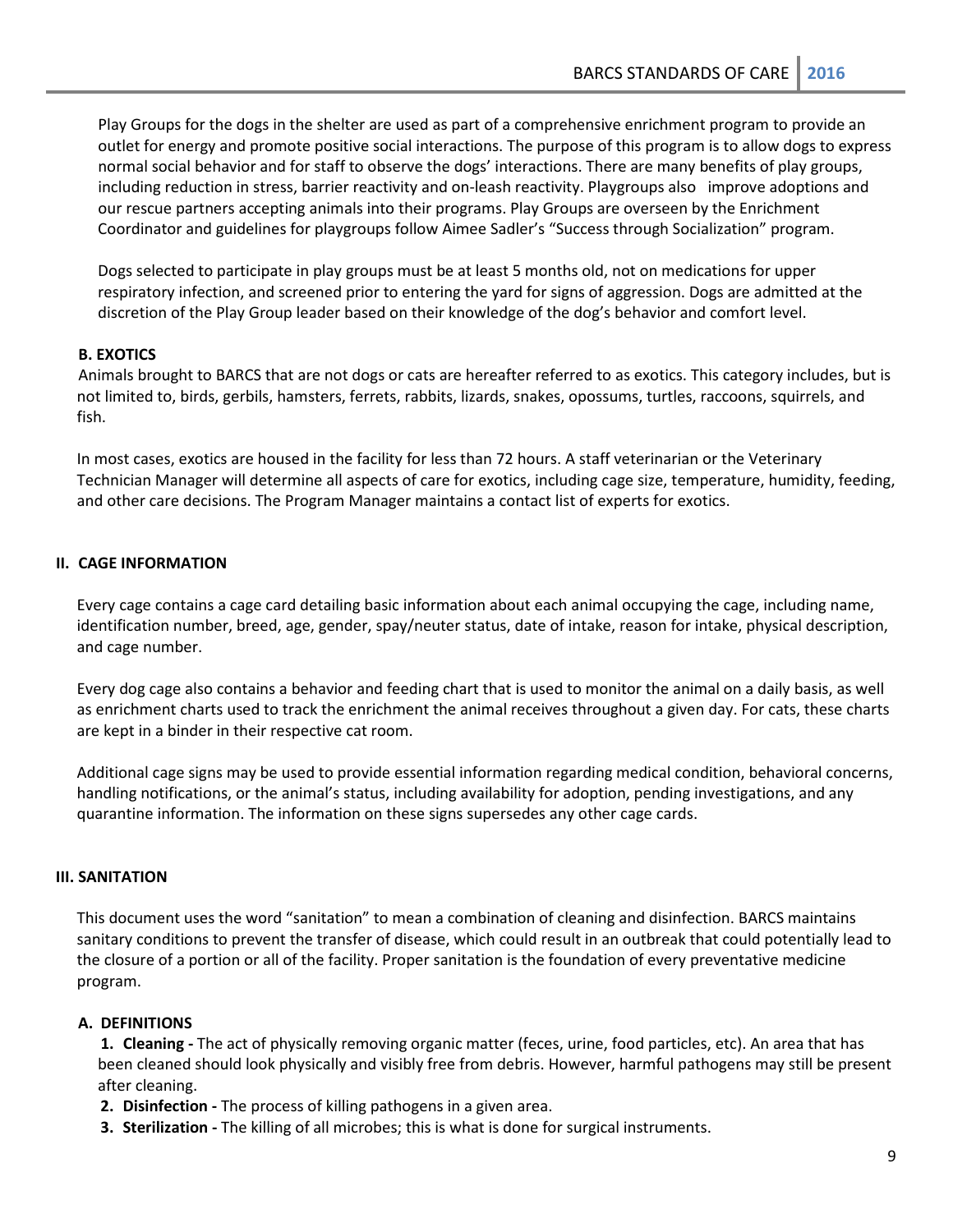# **B. PROCEDURES**

# **1. Shelter in General**

All common area floors are swept and disinfected every morning and throughout the day as needed, using disinfectants approved by the Veterinary Medical Director. Urination or defecation "accidents" on common area floors are cleaned up and disinfected immediately.

Garbage, trash, and recycling are placed in appropriate bins and removed at the end of each day and throughout the day as needed.

## **2. Dog Cages**

Dog cages are fully cleaned and disinfected every day, with the animal removed from the cage. All enclosure items, with the exception of Kuranda beds, are replaced daily. Kuranda beds are cleaned with the cage.

After the initial cleaning, dog cages are spot cleaned throughout the day as needed.

The cages of healthy puppies are cleaned first, followed by healthy dogs, sick puppies, and sick dogs.

Dog cages that house a seriously ill animal with an infectious disease are cleaned per specific guidelines set by the Veterinary Medical Director; this often includes multiple disinfections. This work may be done with the assistance of cat staff to minimize the potential for disease transfer to other dogs within the shelter.

Floors in dog areas are swept and disinfected each day.

# **3. Cat Cages**

Cat cages are spot-cleaned daily. Cats are left in cages during cleaning when possible. New litter is provided and food and water bowls are cleaned and refilled. If the bedding is not soiled or wet, it is shaken out and reused. The cage and perches are wiped clean with a paper towel without bleach or special cleansers. In some cases, additional cleaning of the cage may be required and the cat may be removed.

After the initial cleaning, litter boxes and/or cages are spot-cleaned as necessary throughout the day.

All cat cages are fully cleaned and disinfected prior to placement of a new cat.

The cages of healthy kittens are cleaned first, followed by healthy cats, sick kittens, and sick cats.

Cat cages that house animals with a known infectious disease are cleaned as prescribed by the Veterinary Medical Director. This may require multiple disinfections and the assistance of the dog staff to minimize the possibility of disease transfer to other cats in the facility.

Floors in cat areas are swept and disinfected each day and throughout the day as needed.

# **4. Surgical Areas**

All surgical areas, including the prep area, surgical tables, and the recovery area are fully cleaned and disinfected daily. Floors are swept and disinfected each morning before starting surgery, and throughout the day as needed.

Surgical instruments are cleaned and then sterilized after each usage.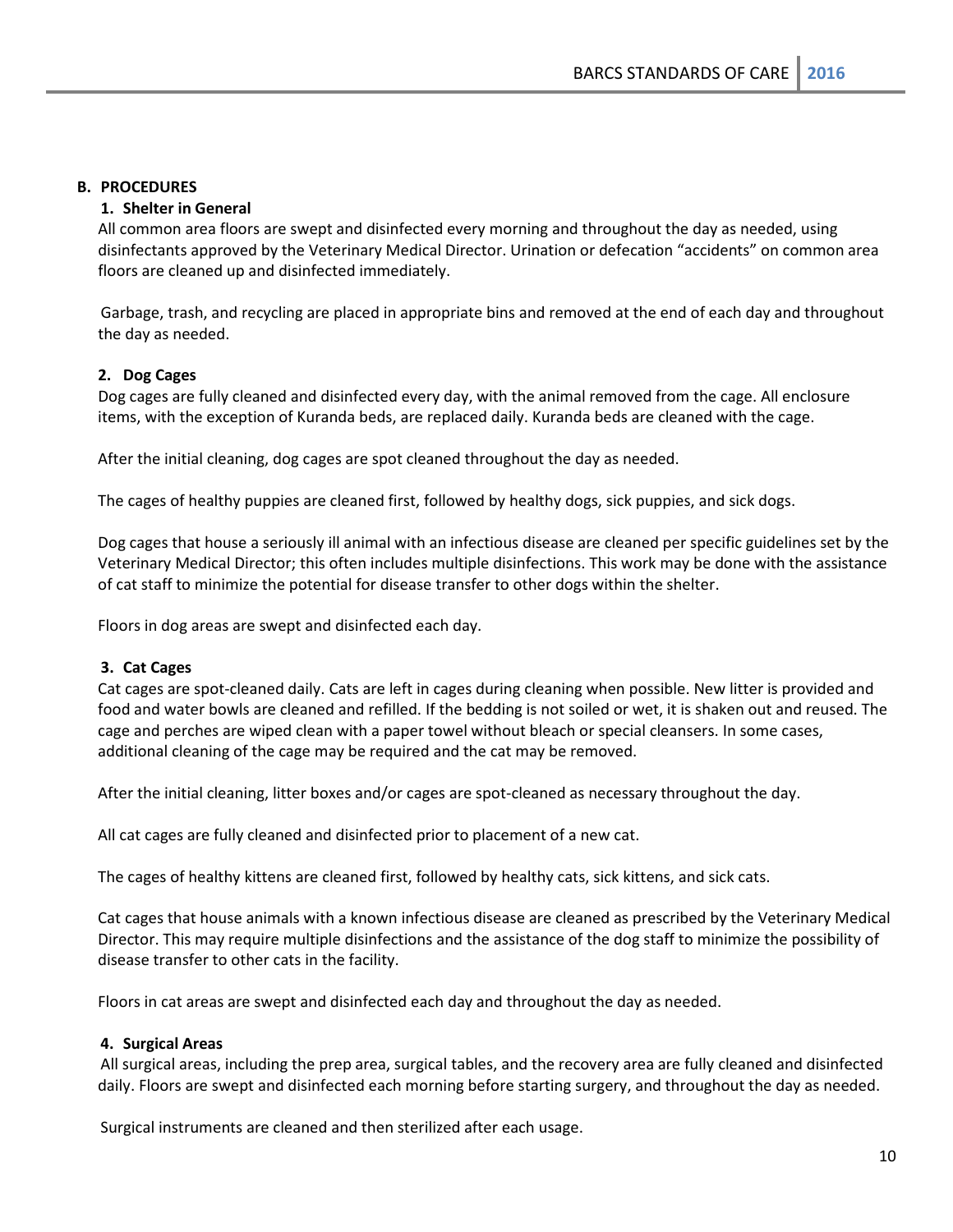# **5. Rainbow Room**

All areas of the Rainbow Room, including tables and counters, are fully cleaned and disinfected daily. Floors are swept and disinfected each morning, and throughout the day as needed.

## **6. Intake Rooms**

Intake rooms are cleared of any used carriers, boxes, and crates each evening. All counters and cat cages are fully cleaned and disinfected daily. The intake area for dogs is cleaned and disinfected between each dog. Floors are swept and disinfected each morning and throughout the day as needed.

Intake equipment, including cages, is cleaned and disinfected after each usage.

## **7. Receiving Area**

The receiving area is cleared of any used carriers, boxes, and crates each evening. All counters and shelves are fully cleaned and disinfected daily. Floors are swept and disinfected throughout the day as needed and at the end of each day. Any urine or feces on floors or counters is cleaned up and disinfected immediately.

## **8. Laundry Room**

Laundry is washed and dried, folded, and stored throughout the day. Any unfinished laundry at the end of the day is stored in sealed hampers or bagged and sealed.

# **9. Crates and Carriers**

Occupied crates and carriers used for temporary housing of animals are spot cleaned as needed. All crates and carriers are fully cleaned and disinfected prior to being used for a new animal. Crates and carriers used for animals carrying infectious disease are marked appropriately and are disinfected three times.

# **10. Outdoor Areas**

Feces are picked up immediately and placed in outside, lined trash cans. These cans are bagged daily and taken to the dumpster.

Certain outdoor areas may be temporarily closed per directives from a staff veterinarian.

#### **11. Personal Hygiene**

Hand washing is the most effective method of preventing the transfer of germs that can cause illness in both people and animals. While hand disinfectants are useful, thoroughly washing hands with soap and water is the most effective means of preventing the transfer of germs to other people and to animals.

Staff arrives at work in clean clothes and has a change of clothing available as necessary. Protective gear such as disposable gloves, masks, shoe covers, gowns, and eyewear are available for use as needed or as directed by the Veterinary Medical Director.

#### **C. PEST AND RODENT CONTROL**

#### **1. Exterminators**

Regular extermination services, using safe and humane methods, are performed twice each month.

All humane rodent traps will be checked and emptied daily.

#### **2. Animal Food**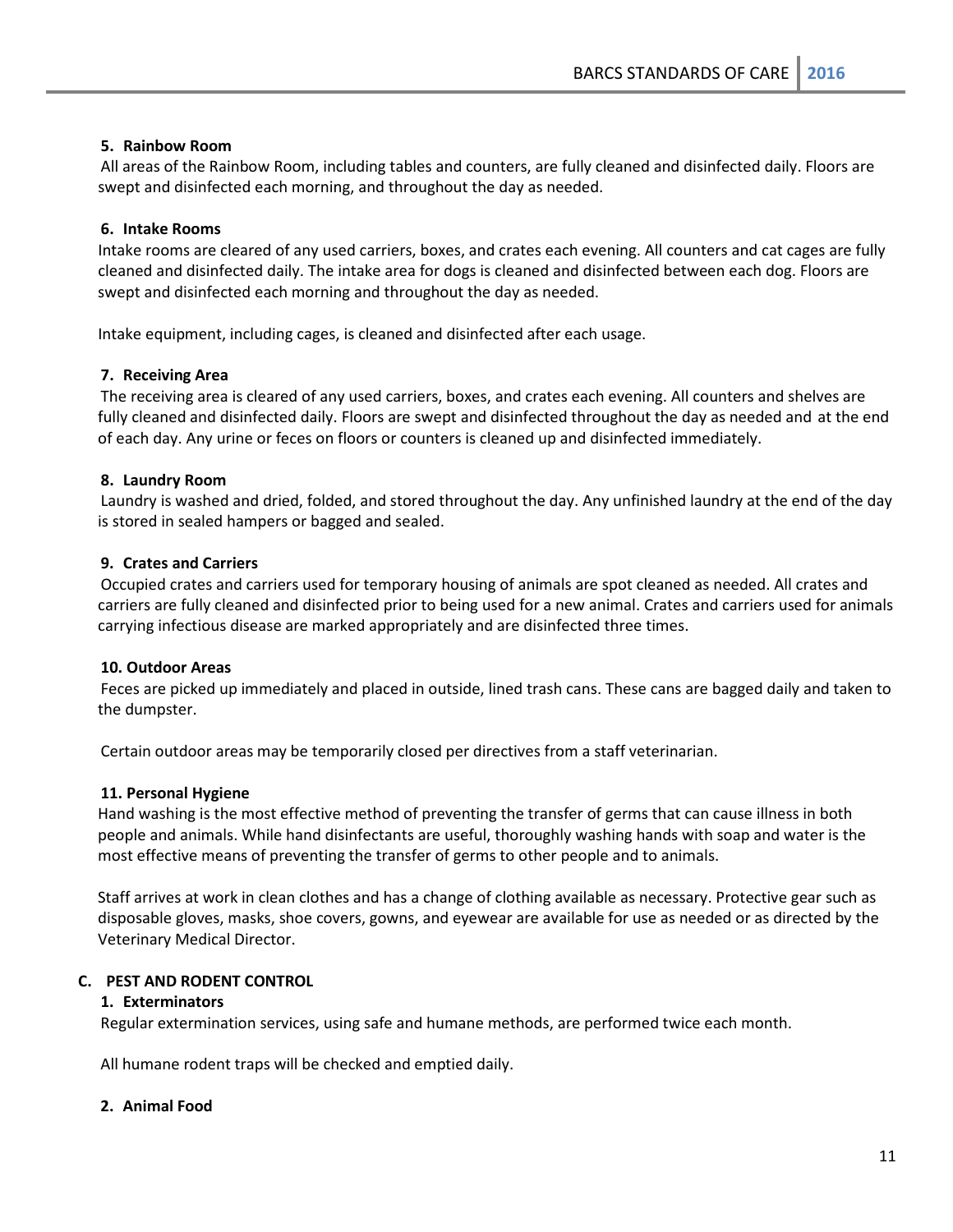Dog food in cages is picked up before the shelter closes each night, with the exception of food for puppies and nursing mothers.

Dishes and enrichment items brought to the kitchen for washing are emptied of all food and organic matter before being placed on counters. All food is stored in sealed containers, including dog and cat treats.

#### **3. Garbage and Trash**

All non-recyclable refuse, is collected and put in trash bags each evening. All garbage and trash bags are removed from the building prior to closing.

#### <span id="page-11-0"></span>**IV. INTAKE PROCEDURES**

Upon arrival, dogs are placed in kennel runs and cats (not selected for Trap Neuter Return, TNR) are placed in a cat suite, if the intake process has been completed or into a temporary cage until the intake process is completed. Until the intake process is completed, animals that Animal Control brings in that are in transport carriers are moved to temporary intake cages within two hours of arrival. A temporary cage is large enough to allow the animal to lie in a rested position, easily stand, and have access to water and food bowls and a litter pan as needed. All animals are provided water immediately upon arrival. Animals less than four months of age are provided food immediately upon arrival, and animals over four months are provided food within two hours of arrival. Dogs that Animal Control brings in overnight and that are placed in temporary cages are walked when staff arrives in the morning. The intake process is completed within 24 hours and the animal is moved from the temporary cage to kennel runs and cat suites as appropriate.

#### **A. DOGS AND CATS**

An animal's general physical condition is evaluated upon arrival and any emergency medical issues are addressed immediately. The animal is weighed, the age is estimated, and its nutritional needs are determined. Each animal is checked for identification: e.g. microchip, tattoo, tags, etc. The animal is vaccinated and parasite controls are administered. The general behavior of the animal is also assessed. A record is established in the BARCS database for the animal and all information is entered immediately. Housing is assigned and entered into the BARCS database and a kennel card specifically identifying that animal is posted on the cage.

#### **B. EXOTICS**

An animal's general physical condition is first evaluated and emergency medical issues are addressed immediately upon arrival. The physical and nutritional needs are assessed, and the animal is assigned appropriate housing. If proper housing and/or care cannot be provided to the animal by BARCS, every attempt is made to place the animal with a rescue, zoo, or aquarium immediately.

#### **C. FERAL AND COMMUNITY CATS**

Cats are evaluated upon arrival by a manager, vet tech, or BARCS community cat team to determine eligibility for the Trap Neuter Return (TNR) program. These cats must appear healthy, over 3 pounds and 3 months of age, of good body weight and have lived outdoors. Cats that are eligible for the program are placed into cat traps that are lined with newspaper, given food and water and placed in the Community Cats trailer. The cats are scheduled for surgery as soon as possible. Cats that have minor medical conditions may be held and treated prior to scheduling surgery and return.

#### <span id="page-11-1"></span>**V. ANIMAL HANDLING**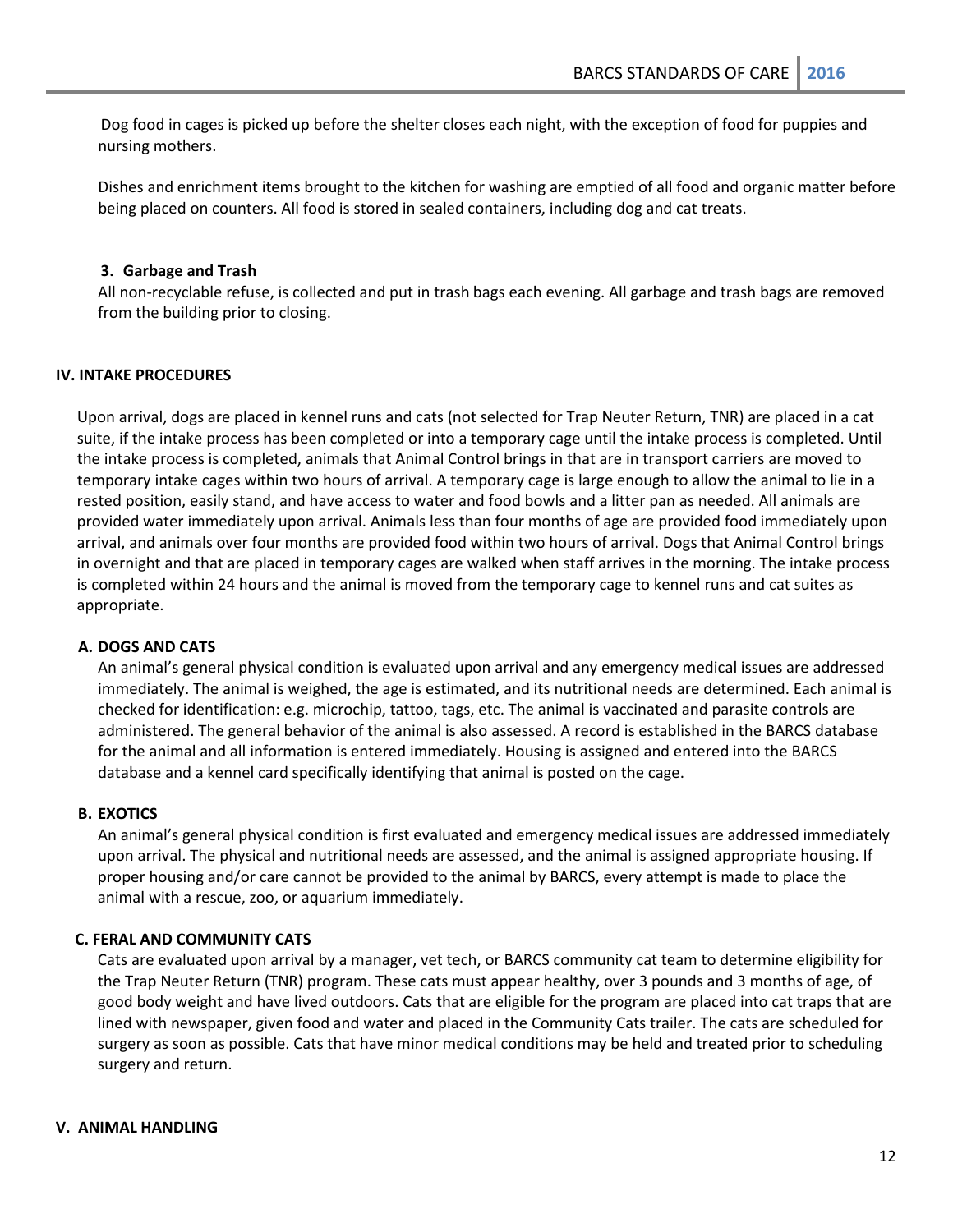# **A. PROPER RESTRAINT**

Proper handling protects animals and people from injury and minimizes stress for all. Handling an animal is carried out as humanely as possible by trained staff. The type and amount of restraint used must be appropriate for the individual animal and the specific situation. In all cases, the minimal amount of physical restraint needed to accomplish the task without injury to people or animals is used. Thus, all animal handlers are trained in proper restraint with emphasis on how to use the minimum amount of restraint required.

# **B. EQUIPMENT**

Examples of equipment used for animal restraint are as follows: leashes, collars, muzzles, control poles (used for dogs only), towels, squeeze cages, traps, cat nets, pole syringes, wall rings, tie-outs, and cat gloves.

# **C. EVENTS**

Animal handlers at events are required to complete the appropriate animal training (dog walking and/or cat socialization training) as well as reading and signing the events training materials. Each handler is approved for independent animal handling at events.

# **D. DOG WALKING**

Dog walkers are required to complete dog walking training and be approved for independent dog walking.

# **E. CAT SOCIALIZING**

Cat handlers are required to complete cat socialization training and be approved for independent cat handling.

# **F. PUBLIC INTERACTION**

Persons handling animals and interacting with the public at the shelter are required to complete the appropriate animal training (dog walking and/or cat socialization training) as well as matchmaking training, and be approved for independent matchmaker. All public interaction is done in a safe and humane manner and in a way that does not cause stress or harm to the animal or the public.

# **G. FERAL CATS**

Special consideration is given to the housing and handling of feral cats. Appropriate use of cage covers, cat dens, traps, squeeze cages, and sedatives can minimize stress and greatly reduce risk of injury to the animal or handler. Feral cats may be housed only for spay/neuter through the Community Cat Program, while attempting to locate the caretaker, provide medical treatment, or find a suitable barn placement. Feral cats that cannot be released due to health, or be safely housed or handled for treatment, may be euthanized.

# **H. BEHAVIOR**

The assessment of each animal's behavior begins at the time of intake and continues until the final disposition. An animal's behavior will vary based on its prior experiences, the situation it was recently removed from, the adjustment period in a new environment, etc. BARCS staff and volunteers monitor each animal's behavior daily through all types of interactions.

# **J. DANGEROUS ANIMALS**

BARCS goes to great lengths to ensure that the environment is safe for both humans and animals. Some animals present a higher risk of injury to people and other animals, including those with known bite or scratch histories, venomous snakes, reptiles, various types of wildlife or exotic animals, and animals that are anticipated to be aggressive. Special housing considerations are given to these animals and only specially trained staff is allowed to handle them.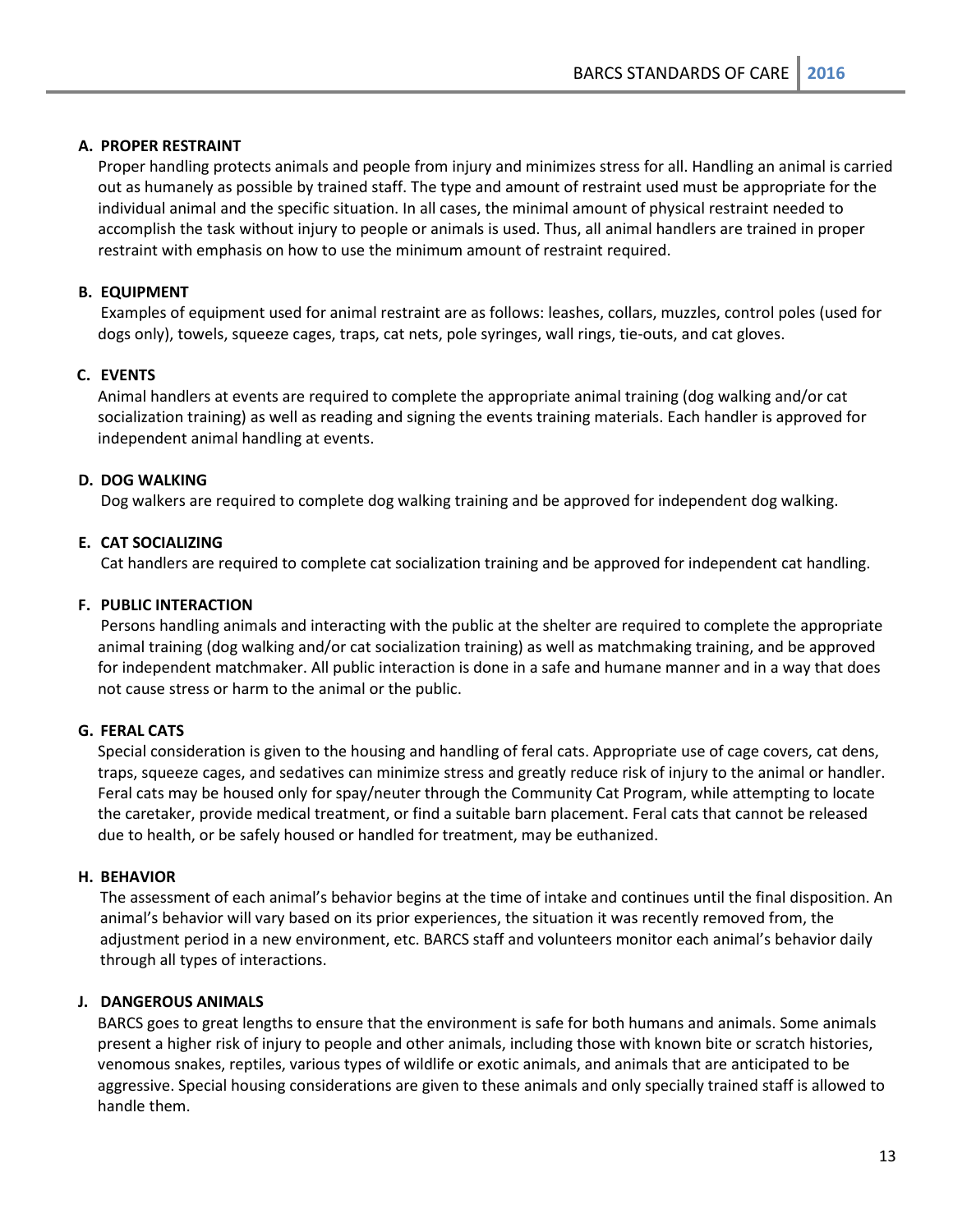Every effort is made to transfer exotic animals and wildlife to a facility with expertise in their handling and care as quickly as possible.

Animals with a known bite history are housed in dog or cat bite quarantine rooms, where only assigned staff can clean, feed, and handle them. Animals displaying threatening or dangerous behaviors on intake may be placed in the general population with special precautions and appropriate signage in order to give them time to settle in.

Dogs known to be highly aggressive are housed in such a way that they can be shifted from one cage to another using a shift door, thus preventing the possibility of the dog getting loose and minimizing danger to staff handling these animals. Only qualified staff handles these animals.

BARCS will not knowingly place an animal with aggressive tendencies or that has been deemed dangerous or vicious into the adoption program.

#### <span id="page-13-0"></span>**VI. VETERINARY CARE**

#### **A. PREVENTATIVE MEDICINE**

The Medical Staff focuses on the prevention of disease and rapid diagnosis and treatment of ill and potentially contagious animals. Preventative measures are accomplished through the use of appropriate vaccination protocols, internal and external parasite control, and nutritional support (proper nutrition for stage and state of the animal). All medical protocols are carried out by Veterinarian Technicians under the direction of the Veterinary Medical Director. Licensed veterinarians perform complete physical examinations and surgeries, as well as prescribe medications and nutritional changes to diet. Veterinarian Technicians, however, are trained and able to make initial assessments of animal condition, convey this information to a staff veterinarian, and administer care as prescribed by that veterinarian.

Individual animals are assessed for their state of health and nutritional status, as well as the population as a whole. Individual animals, groups of animals, and whole rooms may be placed under quarantine. The decision to quarantine a room and the length of quarantine are made under the direct supervision of a staff veterinarian and overseen by the Veterinary Medical Director. The population is evaluated daily for contagious and infectious diseases and the decisions made are based on individual as well as population needs.

Emergencies are evaluated as quickly as possible. Animals may be treated at the shelter, humanely euthanized, or sent to a participating Franky Fund hospital.

Precautions taken to control the spread of disease include:

- Disposable gloves are worn when touching animals and/or hands are washed after touching an animal and before touching another animal. This decreases the risk of disease transmission from fomites, which are objects that are able to transmit infectious organisms (e.g. parasites, bacteria, viruses, fungi) from one animal to another; they may include toys, food and water bowls, hair, and clothing, to name a few.
- Disposable protective gear such as gowns are worn and changed between handling each ill animal. Lint rollers are used on all clothing that may make contact or exposed to the fur of an animal before touching another animal.
- Dogs on medication for infectious illness (such as kennel cough) are walked last and only in a designated area.
- When socializing cats with infectious disease (such as upper respiratory tract infection), the encounter takes place in the cat's cage instead of the socializing room.
- All articles in cages that are not disposable are disinfected as well as washed before being placed in another cage.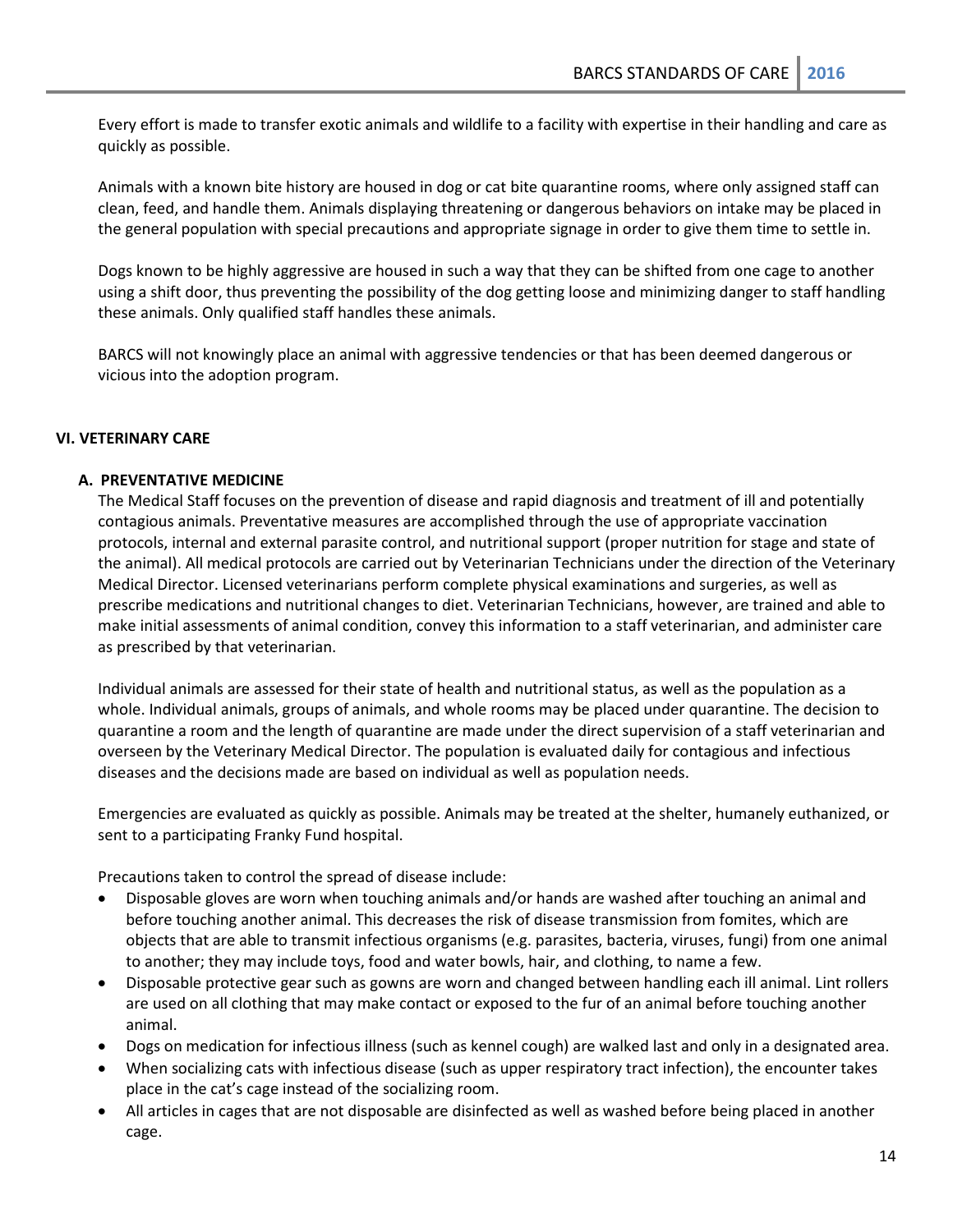- Bins used in rooms (garbage cans, litter cans) are disinfected regularly.
- Only disposable litter boxes are used. They are disposed of in sealed garbage bags (unless otherwise directed by a staff veterinarian).
- Food and water bowls and enrichment items are washed and disinfected as soon as they enter the kitchen area.

#### **B. DISEASE OUTBREAKS**

When a disease outbreak occurs in the shelter, the Veterinary Medical Director may decide to quarantine a room. If the outbreak cannot be contained to one or two rooms, the Veterinary Medical Director, in consultation with the Executive Director, decides whether to close the shelter, at least for that species. Closing the shelter to a certain species means that Animal Control cannot bring any animal of that species to BARCS, except for the purpose of euthanasia, and that BARCS will not accept any surrenders or strays of that species. In such situations, BARCS attempts to work with other area shelters and rescues to enlist their help so owners that must surrender animals during this time period are able to do so. When a room is closed for quarantine, no one except medical and designated cleaning staff will be allowed in that room. Protective outerwear is worn in these rooms. All items removed from a quarantined room, such as waste materials, are placed into a garbage bag which is sealed and immediately brought to the dumpster outside of the shelter. Quarantine rooms use only disposable materials (bowls, towels, etc.).

#### <span id="page-14-0"></span>**VII. SURGERY**

In most cases, dogs and cats having surgery at BARCS are fasted overnight prior to surgery. Exceptions include emergency surgery, surgery performed on puppies and kittens, and other situations deemed appropriate by the Staff Veterinarian. In preparation for surgery, the animals are moved to enclosures reserved for surgical patients, and are scanned again for a microchip. The animals are given premedication which includes analgesia and sedation; the actual drugs vary according to species and the individual animal. An induction agent is given to dogs that are then intubated and placed on gas anesthesia. Cats are generally given gas anesthesia by mask or injectable anesthetics. The animal is then prepared for surgery. Additional pain medication may be given as prescribed by the veterinarian. The weight of the animal, any findings during the physical exam, doses of medications and the surgical procedure performed are recorded for each animal and entered into the BARCS database. All controlled substances and the amount used are recorded in the controlled substance log book. Animals wake up in the surgical room and are offered a small amount of food when surgical staff deems appropriate. Post-operative care instructions, along with any medications prescribed, are sent home with adopted animals. Animals staying at BARCS receive a daily postoperative check for one week. Dogs and cats are spayed or neutered when they weigh two pounds or more. Animals that are pregnant, are in heat, have a pyometra, or have a mild upper respiratory infection may still undergo anesthesia and surgery at the discretion of the surgeon.

# <span id="page-14-1"></span>**VIII. EUTHANASIA**

# **A. POLICY**

Euthanasia is performed at BARCS as a last resort and in a humane manner as needed to maintain a manageable population of healthy, treatable, and adoptable animals.

No more than three medical and animal care staff members that are certified, or trained, in euthanasia to assist are allowed to be present during the euthanasia process. This is to ensure a smooth and stress-free environment for the animal as well as the person(s) performing euthanasia.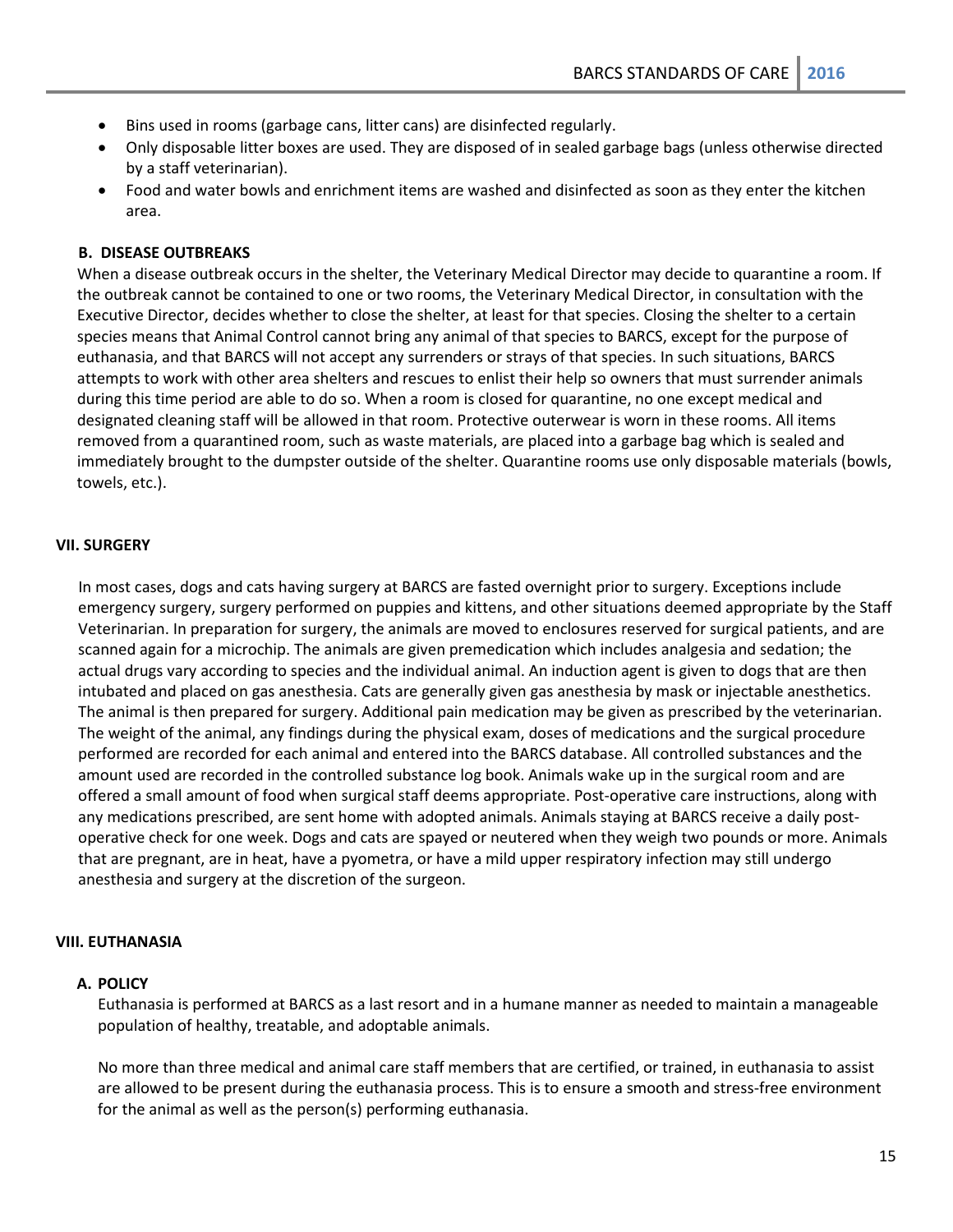The Executive Director may make special exceptions to this policy at his or her discretion.

# **B. SELECTION**

Each animal is evaluated on an individual basis for its potential to be reunited with its owner or participation in BARCS' adoption, foster, rescue programs, community cat program, barn program, working cat program, or other live release options. Those animals unable to participate in any of these programs or that cannot be reunited with their owners are considered for euthanasia.

If an animal is to be euthanized, one of the following five Asilomar categories is entered into the BARCS database for tracking purposes: Healthy (H), Treatable-Rehabilitatable (TR), Treatable-Manageable (TM), Unhealthy-Untreatable (UU), or Owner Requested (ORE). When animals must be identified for euthanasia to make space available in the shelter, selection is based on the potential for both treatment and adoption for that specific animal as compared to the rest of the population. Thus the UU animals are selected first, followed by TM animals. Those in the categories of TR and H are the last to be selected and only if all other live outcome options have been exhausted.

Lastly, holding periods, as required by law, are considered:

- All animals without a known owner are held for 72 hours before a disposition is decided, Exceptions apply to the following:
	- o Animals under 12 weeks of age may be placed into homes immediately
	- o Animals experiencing pain and suffering, and are not able to be treated, may be humanely euthanized
	- o Ear tipped cats may be returned to their community immediately
	- o Outdoor cats may be altered, vaccinated, ear tipped, and returned to their community immediately
- Bite quarantine animals are held for a minimum of 10 days or until Animal Control completes its investigations.
- Animal Control investigations require various hold periods.

# **C. PROCEDURES**

#### **1. Training/Certification**

Employees performing euthanasia are trained and certified through an approved organization. Once this training is completed, the employee is then supervised in his or her ability to humanely perform the euthanasia. The employee then undergoes a final evaluation before receiving approval and certification by the Veterinary Medical Director.

#### **2. Environment**

The room in which euthanasia takes place is clean and private and maintained as a stress-free environment. Only one euthanasia is performed at a time. Only one animal is in the euthanasia room at a time so that euthanasia is performed in a quiet, calm environment.

#### **3. Microchip Scan**

All animals are scanned upon entry to the shelter for microchips in an effort to identify them. Because these technologies are imperfect, scans are also performed during the medical intake process, prior to spay/neuter surgery and prior to any disposition including adoption, return to owner, and transfers to rescues. If euthanasia is elected, the previously unidentified animals are rescanned before being euthanized (by two different staff members) for the presence of a microchip.

### **4. Drugs**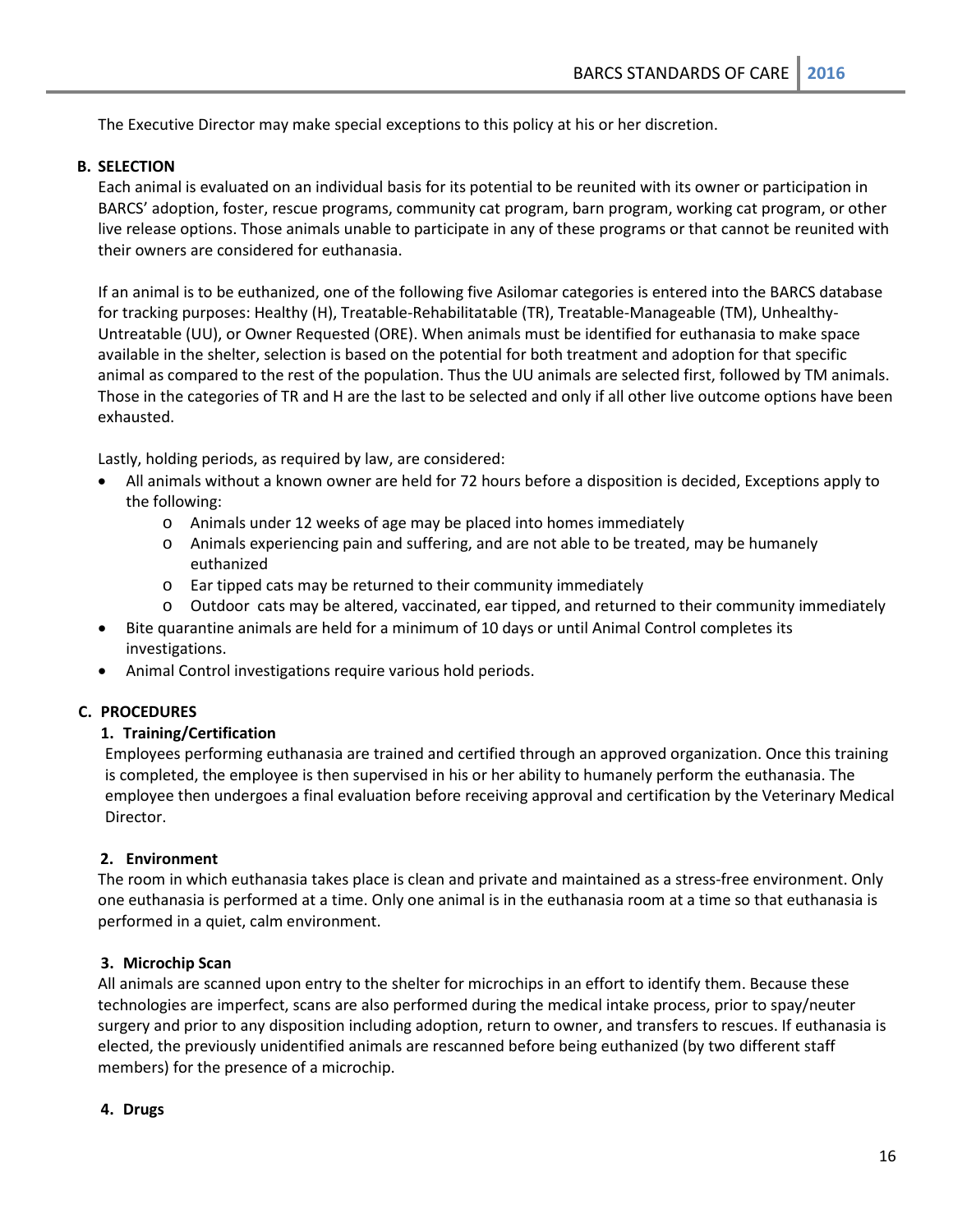Only drugs approved by the Veterinary Medical Director are used for euthanasia. An animal may be sedated before injecting the euthanasia solution in order to provide sedation, analgesia, and anesthesia. Euthanasia solution, which is a barbiturate, is given in a vein once the animal is calm and sedated or in the heart or the peritoneum. If the intracardiac route is chosen, euthanasia does not take place until the animal is in a comatose state.

# **5. Record Keeping**

Records for each euthanized animal are kept in a locked file cabinet for a designated period of time.

# <span id="page-16-0"></span>**IX. ADOPTIONS**

All animals adopted from BARCS are eight weeks of age or older, current on vaccinations, microchipped and altered. The goal of the BARCS adoption program is to place as many animals as possible into suitable homes and prepare adopters for the responsibilities of pet ownership. This is accomplished by screening all potential adopters for past Animal Control violations, reviewing adopters' histories in the BARCS database, requiring identification and proof of address, and requiring adopters to be at least 18 years of age. Potential adopters complete an application which is used to determine eligibility for adoption and to provide information to help tailor an individual adoption class. An adoption class is where each adopter meets with an adoption counselor to discuss any known behavior and medical knowledge of the animal(s), care of their new pet(s), and acclimation into the new home, and to answer any questions prior to finalizing the adoption. The adoption counselor also goes over all medical history for the pet including vaccinations, medications, and follow-up care. Animals are surgically altered prior to leaving the shelter unless determined unfit for surgery by a staff veterinarian. If an animal is not able to be altered prior to going home, the adoption counselor will make an appointment for the animal to come back at a later date for surgery and will then follow up on that animal's progress until it is altered. Educational handouts, medical history, and an adoption agreement are provided to the adopter.

BARCS utilizes adoption promotions throughout the year to increase public awareness and encourage responsible people to adopt. The adoption program is evaluated on a periodic basis to ensure the needs of the animals and the adopting community is met.

#### <span id="page-16-1"></span>**X. VISITORS**

All visitors to BARCS are directed and/or supervised through the building by a staff member or trained volunteer to maximize safety of both people and animals. Visitors may be here for a variety of reasons, including facility repairs or contract work, group tours, adoptions, rescues, and redemptions. Staff and volunteers use this time with visitors as an educational opportunity, to convey information about BARCS and the adoption or redemption process, and to answer any questions visitors may have.

#### <span id="page-16-2"></span>**XI. FOSTER CARE**

BARCS manages a foster care program in which certain animals are taken into homes temporarily rather than remaining in the shelter. In addition to saving the lives of animals, this program was designed to achieve the following goals:

- 1. Raise underage kittens and puppies to an age where they may become available adoption, providing bottle feeding if necessary, socialization, and special attention.
- 2. Provide special care to injured and/or sick animals until they heal and become adoptable.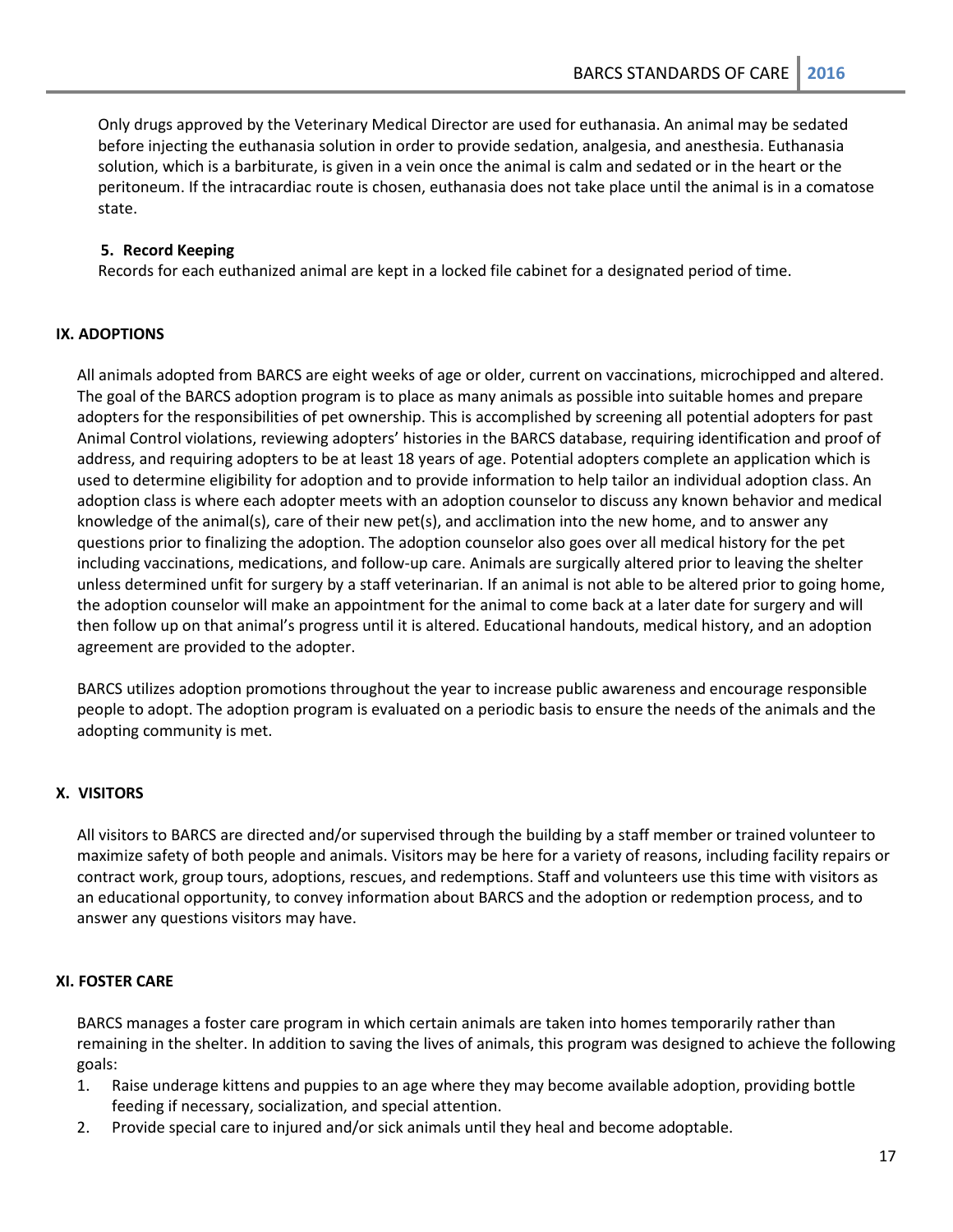3. Make space for other animals at the shelter.

Animals available for fostering are identified by the Foster Coordinator or managerial staff. All foster parents are prescreened and sign contracts with BARCS prior to housing any animals. Throughout the foster period, the foster parent must maintain contact with the shelter, bring the animal(s) in for all scheduled vaccines and medical treatments, and communicate with shelter staff about any relevant information regarding the animal(s) in their care. In the case of adoptable adult animals being fostered due to lack of space at the shelter, the foster parent must bring the animal(s) to at least one BARCS events each month and assist with placing the animal in a new home. Except for extraordinary situations, no foster placement will last longer than three months.

Animals placed in foster care are provided the same medical care as those housed at the shelter. BARCS is responsible for providing support to the foster parents, including training if requested, regularly scheduled medical appointments, medicines as needed, emergency medical services as available, and ongoing help with questions and issues that arise. BARCS is responsible for following up on all foster placements and maintaining the follow-up information in the BARCS database. A foster placement may be terminated at any time by BARCS, and foster animals that have been returned to the shelter are subject to the same space limitations and euthanasia criteria as all other shelter animals.

## <span id="page-17-0"></span>**XII. ANIMAL HOLDS**

Animals arriving at the shelter are subject to various State and City requirements as to the length of time they must be held prior to being made available for adoption.

#### **1. STRAY ANIMALS**

Impounded stray animals are held for 72 hours. The day the animal arrives at the shelter, unless its prior to operating, and days the shelter is closed to the public do not count for purposes of the holding period. After 72 hours, the animal becomes property of the shelter and thus may be placed up for adoption, transferred to another organization, or humanely euthanized.

#### **2. OWNER-SURRENDERED ANIMALS**

Owner-surrendered animals are not subject to a required holding period. When an owner surrenders an animal, he or she immediately relinquishes all rights to the animal and the animal may be immediately placed up for adoption, transferred to another organization, or humanely euthanized.

#### **3. ANIMALS LEFT BEHIND AFTER EVICTIONS**

Animals left behind when owners are evicted from their homes are considered to be property of the landlord. When signed over by the landlord, they may be treated as owner-surrendered animals. If the animal is not signed over by the landlord, or if the manager chooses to hold the animal based on its circumstances, the animal will be treated as a stray animal.

#### **4. INVESTIGATIONS**

Some animals are the subject of investigations by Animal Control or the police for various reasons (suspicions of cruelty, abuse, neglect, fighting, etc.). The amount of time an animal is held varies as investigations are conducted and completed. BARCS cares for these animals during the investigation period, and the animals are released when they are no longer needed as evidence in a case.

#### **5. BITE QUARANTINE AND DANGEROUS ANIMAL HEARINGS**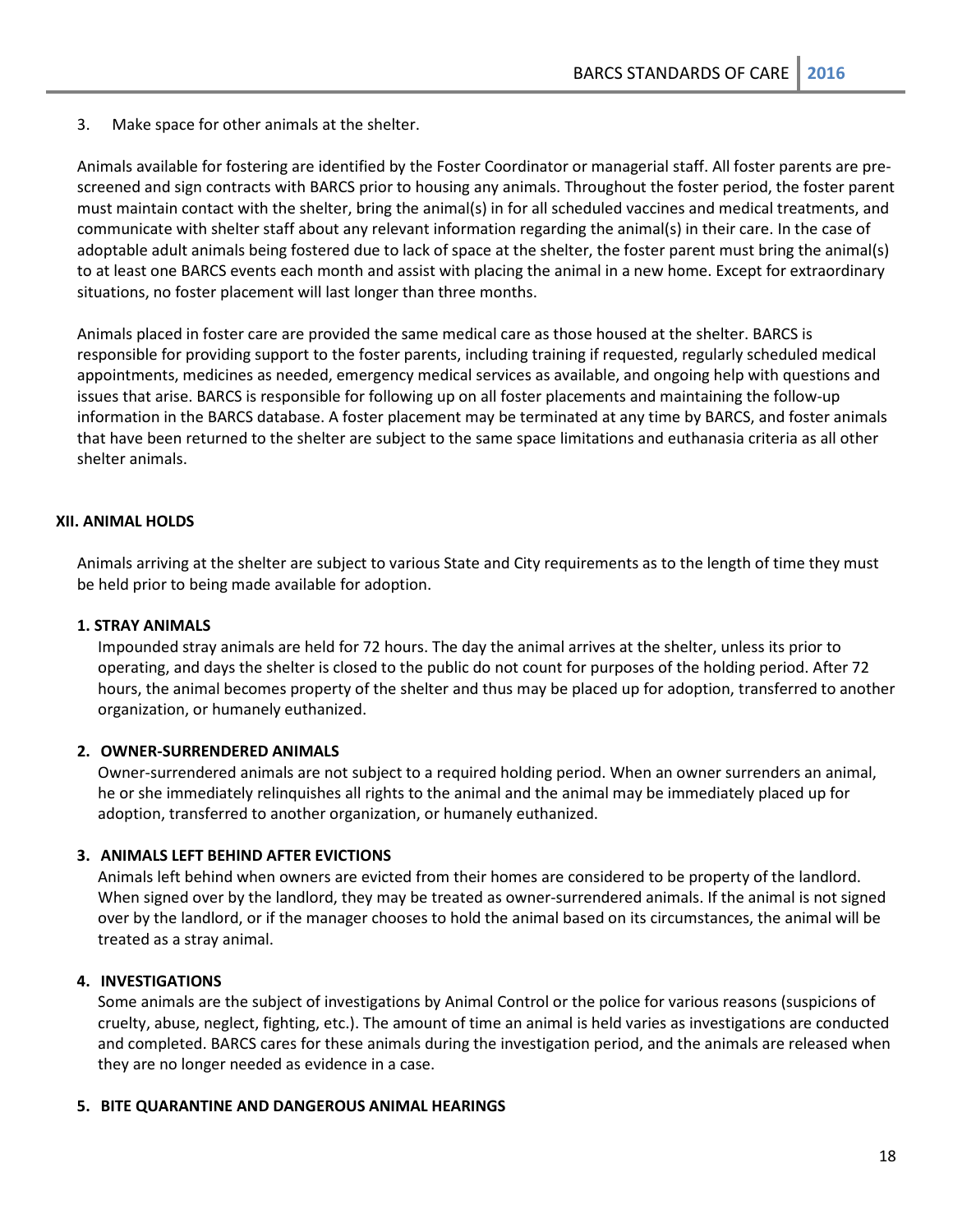BARCS follows state and city regulations for animals that have bitten a person or another animal and are suspected of being a potentially dangerous animal or rabies carrier. Animals that have bitten must be quarantined for 10 days at home or at the shelter as directed by Animal Control. If an owned animal that has bitten is quarantined at the shelter, the minimum holding period is 10 days from the day of the bite but the holding period may be longer as it will not be lifted until the investigation is completed by Animal Control. If the animal is deemed potentially dangerous or vicious by Animal Control, Animal Control will hold a hearing and the animal will remain under quarantine until the hearing is completed. If the animal that has bitten is a stray animal and no owner is identified within 72 hours, the animal may be euthanized and sent for rabies testing at the discretion of the Staff Veterinarian, Executive Director, Director of Operations, Managerial Staff, or Animal Control Director.

Only trained and approved staff are allowed access to quarantined animals; this includes bite cases as well as animals quarantined for rabies evaluation and/or infectious disease. Limited personnel access is mandatory to safeguard others from potential injury (bite, scratch, or infectious disease) as well as to prevent the spread of infectious disease.

# **6. EMERGENCY HOLD**

BARCS does not offer regular boarding to the public due to space constraints at the shelter; however, during an emergency (natural disaster, fire, flooding, domestic violence situation, etc.), short-term holding in temporary cages may be provided on a case by case basis as determined by the Executive Director or his or her designee. Owners are encouraged to utilize other resources and find immediate alternatives for housing.

## **7. CONDITIONAL RELEASE**

Animals released to an owner may have a conditional release requirement. This means the Veterinary Medical Director may require the owner to seek some type of medical care follow-up with their regular veterinarian and provide proof of completion to BARCS. Conditional Releases are also set by Animal Control for things like mandatory spay/neuter, housing repair, etc. If any of these requirements are not met, Animal Control will reimpound the animal.

# <span id="page-18-0"></span>**XIII. PERSONAL HEALTH**

# **A. STAFF VACCINATION**

All high risk staff handling animals at BARCS must be vaccinated against rabies. It is recommended that all staff be current on tetanus and talk to their personal physicians for further recommendations on rabies vaccinations. Vaccinations may be administered by the Baltimore City Health Department or an individual's personal physician. To ensure that staff maintains effective protection against rabies, blood is drawn every two years after the initial vaccination and titers are determined by the Baltimore City Health Department. Individuals with non-protective titers require re-vaccination. Tetanus vaccines must be given every ten years. Staff exposed to either rabies or tetanus must seek immediate medical attention and may require re-vaccination.

#### **B. ZOONOSIS**

Zoonotic diseases are those that can be transmitted by non-human animals to humans. There is the potential for the transmission of zoonotic diseases at any animal shelter. Staff is therefore required to attend yearly training provided by BARCS' Veterinary Medical Director on zoonotic disease where emphasis is placed on minimizing risk and prevention of infection. Zoonotic diseases that are commonly of concern at shelters like BARCS are rabies, intestinal parasites, leptosporosis, cat scratch disease, ringworm, and sarcoptic mange among others.

The most effective way to decrease the risk of zoonotic disease caused by bite or scratch wounds is to immediately recognize potentially dangerous animals. Only those staff qualified to work with such animals may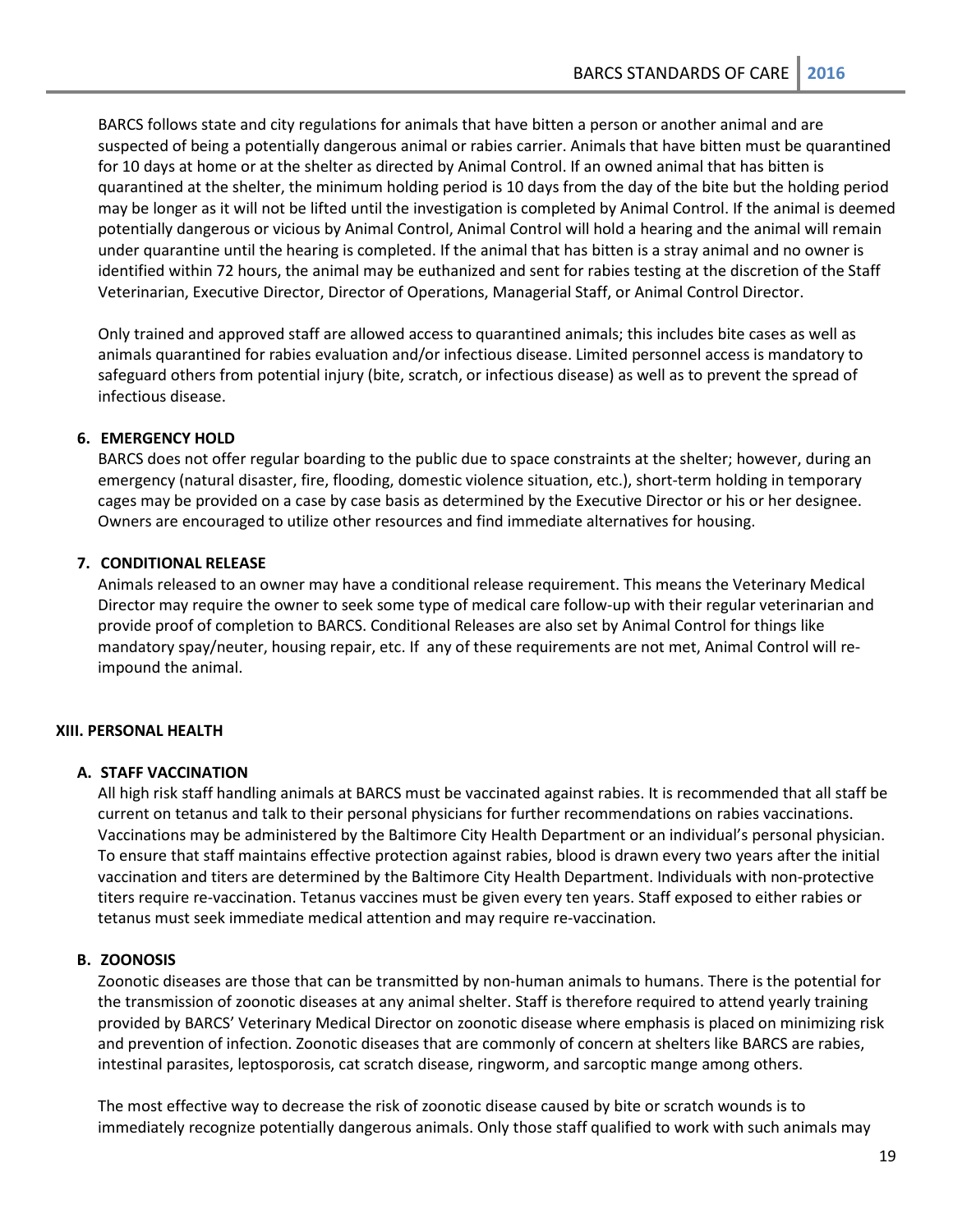interact with them. Any animal that is fearful or in pain can potentially bite, scratch, or otherwise injure a person or another animal. To minimize the risk of injury, all animal care staff and volunteers must be adequately trained in handling dogs and cats, and be able to recognize the signs of potentially dangerous behavior.

Additionally, hand washing is extremely important in preventing transmission of disease. All staff, volunteers, and visitors must wash their hands thoroughly after touching any animal at the shelter. Whenever possible, staff should wear disposable gloves when handling animals and their waste products. Those staff performing such tasks as preparing animals for rabies examination must wear protective eye and face wear as well.

Food and beverages are not to be consumed in animal areas. Human food items and dishes are not housed in the same sink as dog or cat dishes and litter boxes. Human food must not be stored in the same refrigerator as animal food or biologics/medications.

The risk of disease outbreak at BARCS is minimized by providing animals with medications to eliminate internal and external parasites as well as vaccinations against specific diseases. These tools are vital to protect the health of shelter staff, volunteers, and visitors. Immuno-suppressed humans are at an increased risk for infection by zoonotic diseases. These individuals are strongly advised to discuss their working/volunteering at an animal shelter with their human medical care provider. In most cases, work can be found that is helpful for BARCS but safe for the individual.

# **C. NOISE PROTECTION**

Ear plugs are available to staff and volunteers. Ear plugs are encouraged when working in areas of high noise.

# **D. REPORTING INJURIES**

All injuries that occur at BARCS, or while working on behalf of BARCS, must be reported immediately to a supervisor. This includes any bite, scratch, or other injury that occurs. An incident report will be filled out and that person will be advised to seek help from a human medical doctor.

# <span id="page-19-0"></span>**XIV. EMERGENCY PREPAREDNESS**

In the event of an emergency situation at BARCS, every effort is made to protect all staff, volunteers, and animals. The Executive Director (or his or her designee) implements the incident command emergency response structure when appropriate. When this occurs, the Executive Director is responsible for all decisions regarding the emergency response, and maintains contact with the Mayor's emergency preparedness team, local weather advisory groups, the board of directors, and staff and volunteers. In addition, the Executive Director informs the public of the shelter closing as well as accessibility to shelter animals and/ or housing of animals; this information will be conveyed through the City of Baltimore's 311 system, the shelter's voicemail, and social media.

In preparation for a weather-related emergency, the building is secured by placing sand bags around all doorways (if flooding is a concern), closing all windows and internal and external doors, closing window blinds, turning off all computers, unplugging electrical devices, and ensuring clean towels and blankets are on hand. The property is secured by closing and locking all play yard gates and bringing all supplies and toys inside. All trash cans and other supplies around the building are brought into the shelter and stored in the garage as appropriate. The shelter maintains a working generator at all times.

When necessary, all animals are placed into transport cages and evacuated to a secondary location where temporary housing is established. The shelter's animals are prepared for evacuation by fitting collars and labeled neck bands on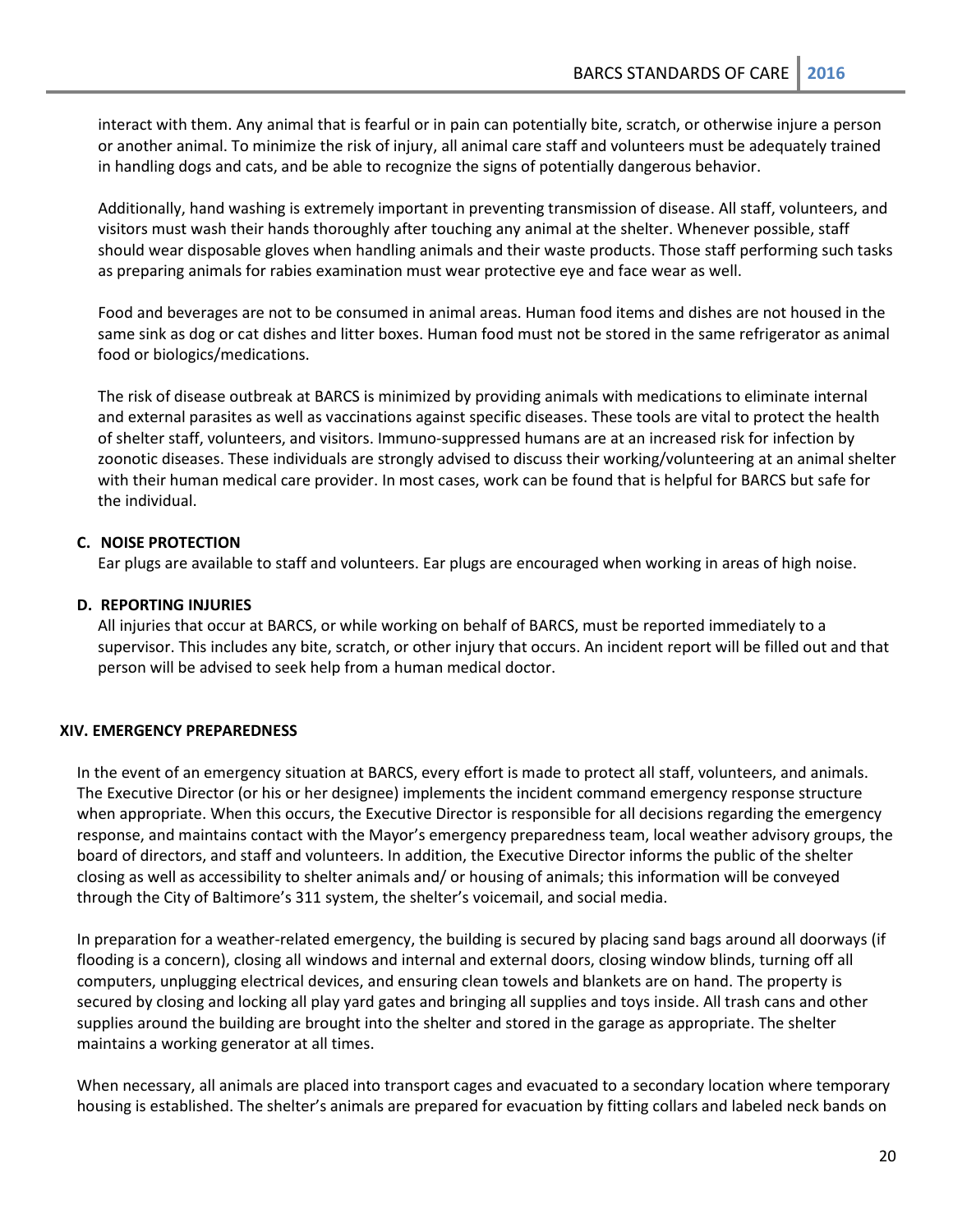all dogs and fitting labeled neck bands on all cats. Staff and volunteers will remain at the off-site location to monitor and care for the animals until it is determined by the incident commander that it is safe to return to BARCS.

In some cases, such as minor flooding, a partial evacuation may be appropriate. In such cases, BARCS will seek overnight foster parents to remove as many animals as possible. Any remaining shelter cats will be moved to the top cages. Temporary crates will be set up in the conference room and hallways to remove dogs from drainage areas. Staff will remain at the shelter during the event to care for the animals.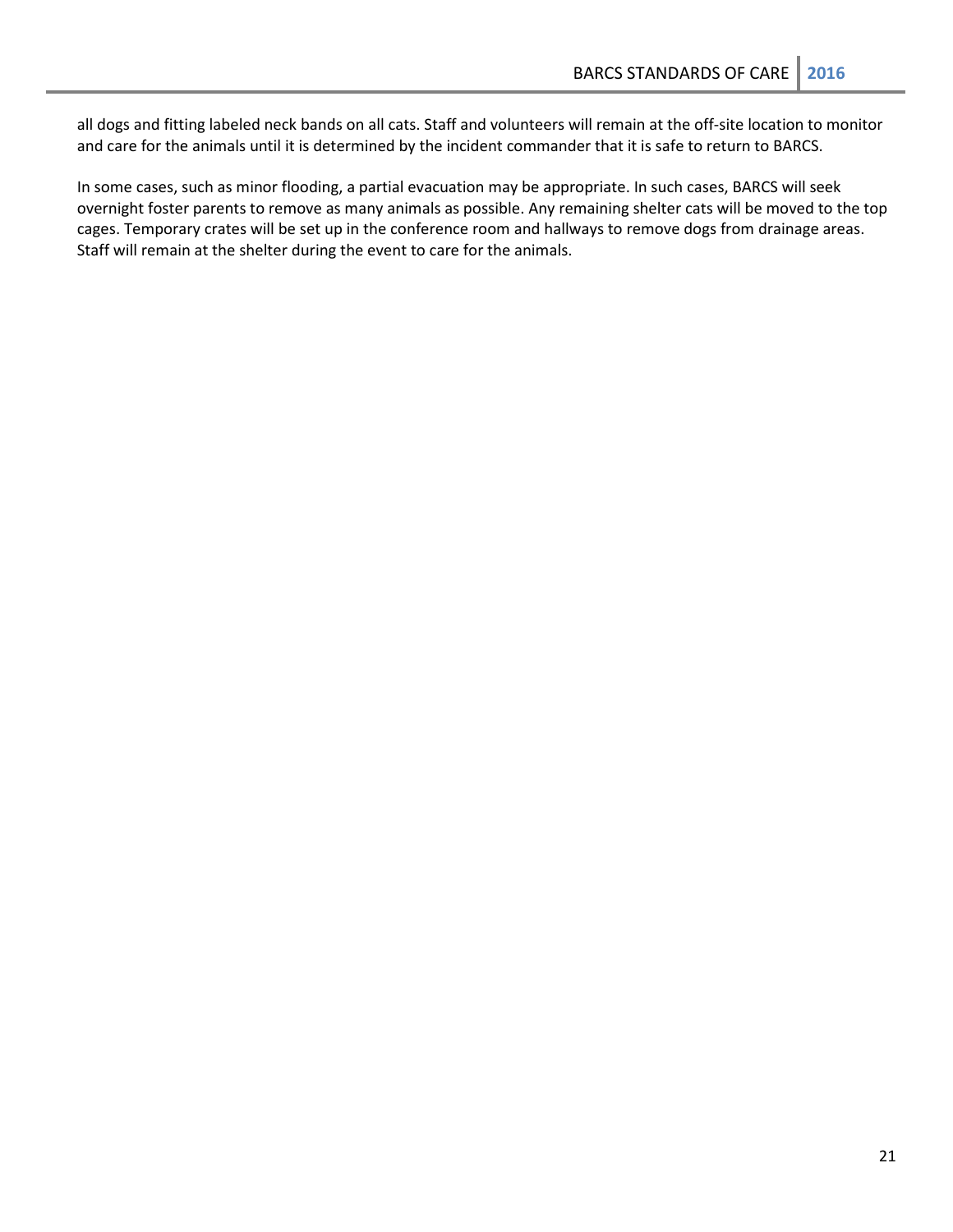# **Appendix A: Future Goals for Standards of Care**

<span id="page-21-0"></span>BARCS strives to provide the best care for animals and the best environment for its staff, volunteers, and visitors. BARCS recognizes the need to continue to make improvements and, as such, seeks resources, including funding, on a continual basis in an effort to make positive changes at the shelter. The following is a list of goals identified by a committee of staff, volunteers, and board members. This list will evolve as resources are obtained, items are achieved, and new technologies become available.

# **STAFFING**

Increase overall staffing to grow and improve all programs. See Appendix B for goal staffing levels and hours of operation.

#### **ANIMAL HOUSING**

In the current shelter building, replace HVAC systems, replace existing public announcement system, and improve current phone system, and create separate housing for exotic animals.

As identified in a needs assessment prepared in 2007 examining the possibility of a new shelter building: Larger dog runs that do not face each other, indoor/outdoor runs for dogs, larger individual cat cages and free roaming cat rooms, increased number of animal rooms with fewer animals per room, natural lighting in all rooms, modernized ventilation and air quality controls.

## **SANITATION**

Increase staffing in Animal Care Department in order to complete cleaning prior to opening the shelter and better maintain environment throughout the day. Install shift doors in all dog cages and sinks in every animal room, replace all cat cages with cages on wheels, and double the capacity of laundry room equipment.

# **INTAKE PROCEDURES**

Increase staffing in Medical Department to allow the completion of the intake process immediately upon arrival (which requires overnight staffing and additional technicians on duty 24 hours), provide additional medical treatment, provide assistance to the staff veterinarians, and have the ability to bathe and groom incoming animals as directed by staff veterinarians.

#### **SURGERY**

Larger surgery suite with pre and post op areas that are private and have separate recovery and holding areas for dogs and cats, public animals, and community cats.

#### **ADOPTION PROGRAM**

Increase staffing in the Program, Customer Service, Medical, and Animal Care Departments to increase the speed and efficiency of the adoption process, which will make cages available more quickly to newly arriving animals. Conduct follow-up on all adopted animals to assist with keeping the animals in their new homes.

#### **MATCHMAKING**

Design building and cages to keep visitors safe without requiring a staff or volunteer escort.

#### **EMERGENCY PREPAREDNESS**

Replace all cat cages with suite style cages on wheels. Relocate the shelter to a location that is less prone to flooding.